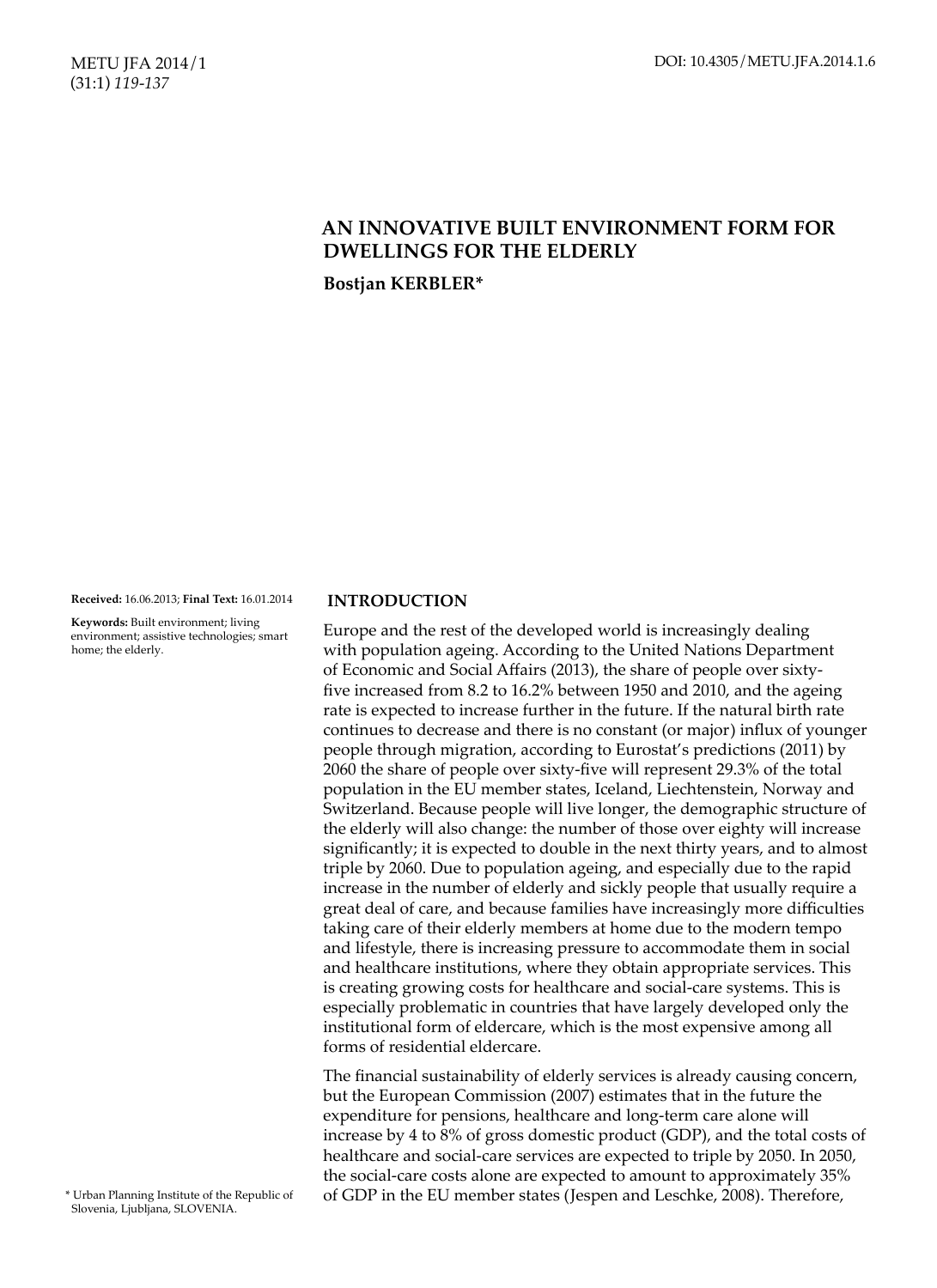| Year/country      | 1960 | 1970 | 1980 | 1990 | 2000 | 2010 | 2020 | 2030 | 2040 | 2050 | 2060 |
|-------------------|------|------|------|------|------|------|------|------|------|------|------|
| Bulgaria          | 7.4  | 9.4  | 11.8 | 13.0 | 16.2 | 17.5 | 20.9 | 24.2 | 27.4 | 31.1 | 32.7 |
| Czech Republic    | 9.5  | 11.9 | 13.6 | 12.5 | 13.8 | 15.2 | 19.6 | 22.0 | 24.8 | 28.7 | 30.7 |
| Germany           | 11.5 | 13.5 | 15.7 | 14.9 | 16.2 | 20.7 | 23.0 | 28.1 | 31.7 | 32.3 | 32.8 |
| Estonia           | n.a. | 11.7 | 12.5 | 11.6 | 15.0 | 17.1 | 19.1 | 22.3 | 24.8 | 27.7 | 30.5 |
| Greece            | n.a. | n.a. | 13.1 | 13.7 | 16.5 | 18.9 | 20.9 | 23.7 | 28.1 | 31.5 | 31.3 |
| Spain             | 8.2  | 9.5  | 10.8 | 13.4 | 16.7 | 16.8 | 19.1 | 22.8 | 27.8 | 31.5 | 31.5 |
| Italy             | 9.3  | 10.8 | 13.1 | 14.7 | 18.1 | 20.2 | 22.3 | 25.5 | 29.8 | 31.5 | 31.7 |
| Latvia            | n.a. | 11.9 | 13.0 | 11.8 | 14.8 | 17.4 | 19.0 | 23.1 | 26.6 | 30.8 | 35.7 |
| Lithuania         | n.a. | 10.0 | 11.3 | 10.8 | 13.7 | 16.1 | 17.6 | 22.1 | 25.6 | 27.6 | 31.2 |
| Hungary           | 8.9  | 11.5 | 13.5 | 13.2 | 15.0 | 26.6 | 19.7 | 21.8 | 24.8 | 29.2 | 32.1 |
| Malta             | n.a. | n.a. | 8.4  | 10.4 | 12.1 | 14.8 | 20.5 | 24.2 | 25.0 | 27.6 | 31.0 |
| Poland            | 5.8  | 8.2  | 10.2 | 10.0 | 12.1 | 13.5 | 17.9 | 22.5 | 25.1 | 30.3 | 34.5 |
| Portugal          | 7.8  | 9.2  | 11.2 | 13.2 | 16.0 | 17.9 | 20.6 | 24.0 | 27.9 | 31.4 | 32.0 |
| Romania           | n.a. | 8.5  | 10.3 | 10.3 | 13.2 | 14.9 | 17.4 | 20.2 | 25.4 | 30.8 | 34.8 |
| Slovenia          | n.a. | n.a. | n.a. | 10.6 | 13.9 | 16.5 | 19.8 | 24.2 | 27.5 | 30.6 | 31.6 |
| Slovakia          | 6.8  | 9.1  | 10.6 | 10.3 | 11.4 | 12.3 | 16.1 | 20.5 | 24.1 | 29.6 | 33.5 |
| Switzerland       | 10.2 | 11.2 | 13.8 | 14.6 | 15.3 | 16.8 | 19.4 | 23.6 | 27.1 | 29.0 | 30.4 |
| EU-27 and other*  | 9.6  | 11.0 | 12.5 | 12.9 | 14.5 | 16.0 | 19.1 | 22.6 | 25.6 | 27.8 | 29.3 |
| Japan             | 5.7  | 7.0  | 9.0  | 11.9 | 17.2 | 23.0 | 28.6 | 30.7 | 34.5 | 36.5 | 36.9 |
| Republic of Korea | 3.7  | 3.3  | 3.9  | 5.0  | 7.3  | 11.1 | 15.5 | 23.4 | 30.5 | 34.9 | 37.0 |
| Singapore         | 2.0  | 3.3  | 4.7  | 5.6  | 7.3  | 9.0  | 13.9 | 20.5 | 25.4 | 28.9 | 32.4 |

**Table 1.** Share of people over sixty-five in selected countries.

Note: 1960–2010 (estimated values); 2020– 2060 (projected values); n.a. = not available; (\*) = Iceland, Liechtenstein, Norway,

Switzerland.

Sources: Eurostat (2013); United Nations Department of Economic and Social Affairs  $(2013)$ .

in the following decades the effect of the post-war baby-boom generation can be expected to show in the provision of eldercare services because this generation will become an increasing user of these services. In terms of the dynamics and especially in terms of the influences on socialhealthcare expenditure or the maintenance of use, the future fluctuation of the dependency ratio, which shows how many elderly are dependent on the working population, is very important. The conditions indicate that there may not be enough working people in the future to support the healthcare and social-care system. By 2060 the old-age-dependency ratio, ratio between the number of workers (fifteen to sixty-four years old) and the number of retirees (over sixty-five) will have fallen from approximately 5:1 in 2000 to 1.9:1 (Eurostat, 2013). In the event of an unchanged rate of growth in the ranks of the older population, an unaltered level of rights in relation to productivity, and unaltered employment rate, the increase in the GDP share of public expenditure connected with ageing is thus the same as the old-age dependency ratio (Dimovski and Žnidaršič, 2007).

Because the financial capacities of countries to maintain the current level and scope of services and institutional care for the elderly are decreasing, there are increasing demands to rationalize the services and residential care of the elderly as much as possible. Since the home assumes the central importance in later life (Heywood et al., 2002) these demands are feasible, considering that the main idea is to enable the elderly to stay in their homes as long as possible, and to move healthcare and social-care services to the homes of the elderly. This involves the concept of ageing in place. The advocates of this idea proceed from elderly people's preferences. Studies show that the elderly wish to stay in their homes and in the same, familiar environment for as long as possible, and to preserve their independence for as long as possible (Callahan, 1992; Rojo Perez et al., 2001; Sabia, 2008; Costa‑Font et al., 2009; Wilesa et al., 2009). Even though the preferences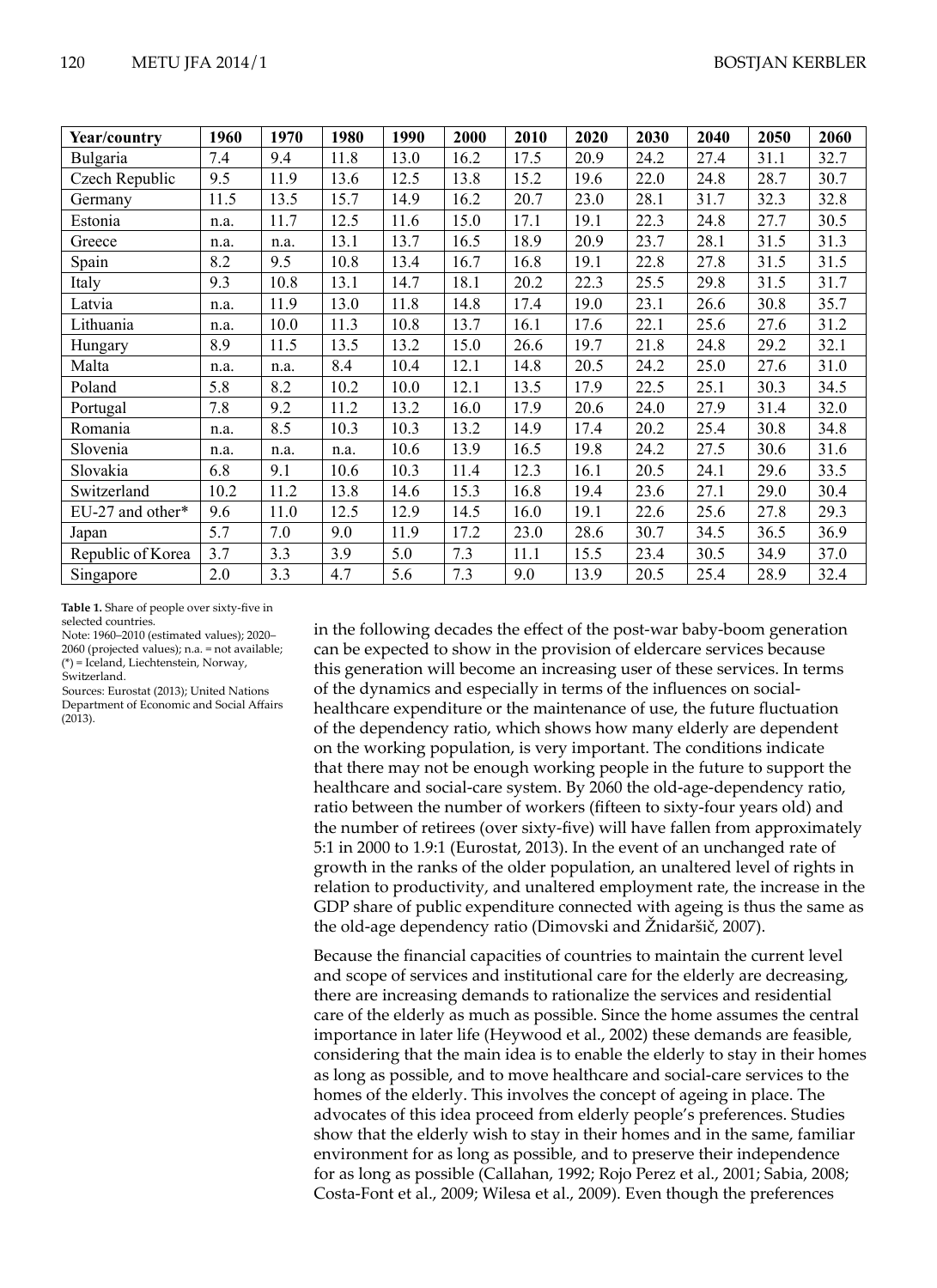## DWELLINGS FOR THE ELDERLY **Example 2014** 121

| Year/country   | 2015 | 2020 | 2025 | $\overline{2030}$ | 2035 | 2040 | 2045 | 2050 | 2055 | 2060 |
|----------------|------|------|------|-------------------|------|------|------|------|------|------|
| Average        | 28.5 | 31.4 | 34.6 | 38.3              | 42.3 | 45.5 | 48.0 | 50.2 | 51.8 | 52.6 |
| Belgium        | 28.0 | 30.3 | 33.2 | 36.7              | 39.3 | 41.0 | 41.7 | 42.5 | 43.1 | 43.8 |
| Bulgaria       | 28.9 | 32.5 | 35.8 | 38.7              | 41.6 | 46.0 | 51.6 | 56.1 | 60.1 | 60.3 |
| Czech Republic | 26.2 | 30.4 | 32.8 | 34.3              | 35.9 | 40.1 | 46.4 | 50.1 | 53.3 | 55.0 |
| Denmark        | 28.8 | 31.4 | 33.9 | 37.0              | 40.1 | 41.9 | 42.5 | 41.8 | 42.0 | 43.5 |
| Germany        | 32.5 | 35.8 | 40.2 | 47.2              | 54.2 | 56.4 | 56.9 | 58.1 | 59.6 | 59.9 |
| Estonia        | 27.2 | 30.7 | 33.1 | 35.8              | 37.6 | 40.5 | 43.6 | 48.3 | 54.3 | 55.5 |
| Ireland        | 20.0 | 22.8 | 25.9 | 27.6              | 30.4 | 33.1 | 36.3 | 39.7 | 38.6 | 36.7 |
| Greece         | 30.6 | 32.6 | 34.9 | 37.7              | 42.5 | 47.8 | 53.4 | 57.5 | 57.7 | 56.7 |
| Spain          | 27.4 | 28.9 | 31.6 | 35.5              | 40.6 | 46.7 | 53.3 | 56.9 | 57.3 | 56.4 |
| France         | 29.2 | 32.7 | 35.8 | 39.1              | 42.0 | 44.4 | 44.8 | 45.5 | 46.3 | 46.6 |
| Italy          | 33.1 | 34.8 | 37.0 | 41.1              | 46.5 | 51.7 | 55.1 | 56.3 | 56.6 | 56.7 |
| Cyprus         | 21.6 | 24.9 | 28.2 | 30.8              | 32.0 | 33.3 | 35.5 | 39.8 | 43.8 | 47.6 |
| Latvia         | 26.6 | 28.8 | 32.2 | 36.2              | 39.2 | 43.3 | 47.6 | 54.3 | 63.3 | 68.0 |
| Lithuania      | 24.4 | 26.6 | 30.4 | 35.2              | 38.8 | 41.8 | 43.7 | 47.3 | 52.7 | 56.7 |
| Luxembourg     | 21.3 | 23.1 | 26.4 | 30.0              | 34.1 | 37.1 | 39.6 | 41.9 | 43.6 | 45.1 |
| Hungary        | 26.2 | 30.0 | 32.8 | 33.6              | 35.7 | 39.5 | 46.0 | 50.2 | 54.2 | 57.8 |
| Malta          | 27.1 | 31.8 | 36.3 | 39.2              | 39.4 | 40.2 | 42.9 | 46.5 | 51.1 | 55.6 |
| Netherlands    | 27.1 | 30.8 | 35.2 | 40.3              | 44.8 | 47.3 | 46.9 | 46.5 | 46.7 | 47.5 |
| Austria        | 27.8 | 29.8 | 33.3 | 38.8              | 44.2 | 46.8 | 47.4 | 48.6 | 49.3 | 50.7 |
| Poland         | 21.8 | 26.9 | 32.4 | 35.2              | 36.9 | 39.9 | 45.3 | 53.0 | 60.0 | 64.6 |
| Portugal       | 29.0 | 31.3 | 34.0 | 37.9              | 41.8 | 46.7 | 52.0 | 55.6 | 56.7 | 57.2 |
| Romania        | 22.6 | 25.7 | 29.4 | 30.2              | 35.3 | 40.7 | 47.6 | 53.8 | 62.3 | 64.8 |
| Slovenia       | 25.8 | 30.4 | 34.8 | 38.8              | 42.7 | 46.1 | 50.8 | 55.1 | 57.8 | 57.6 |
| Slovakia       | 19.1 | 23.6 | 28.0 | 31.4              | 33.9 | 38.0 | 44.6 | 51.4 | 57.6 | 61.8 |
| Finland        | 31.4 | 36.2 | 39.8 | 42.7              | 44.3 | 43.5 | 43.8 | 44.9 | 45.7 | 47.4 |
| Sweden         | 31.3 | 33.5 | 35.3 | 37.2              | 39.3 | 40.5 | 40.9 | 41.7 | 43.7 | 46.2 |
| United Kingdom | 27.8 | 29.6 | 31.7 | 34.8              | 37.7 | 38.9 | 38.6 | 39.4 | 40.9 | 42.1 |
| Iceland        | 21.3 | 25.7 | 28.8 | 32.2              | 33.9 | 34.5 | 34.0 | 33.5 | 32.6 | 33.5 |
| Liechtenstein  | 24.2 | 29.7 | 36.2 | 43.6              | 50.6 | 54.4 | 54.6 | 54.1 | 53.5 | 52.9 |
| Norway         | 25.0 | 27.4 | 30.3 | 33.0              | 36.1 | 38.5 | 39.4 | 40.3 | 41.5 | 43.0 |
| Switzerland    | 27.0 | 29.5 | 33.1 | 38.0              | 42.8 | 45.7 | 48.0 | 50.5 | 52.8 | 54.4 |

**Table 2.** Projected old-age dependency ratio in EU member states, Iceland, Liechtenstein, Norway and Switzerland.

Note: Average = EU member states, Iceland, Liechtenstein, Norway and Switzerland. Source: Eurostat (2013).

of the elderly depend on cultural differences, in most places the elderly see institutionalisation as a very traumatic experience and mostly have a negative attitude towards it. It is often the last resort, and many times they consider it to be their final refuge before death. Such a mentality is more deeply rooted in societies where there is no diversity in institutions and group housing for the elderly. Avoiding institutional care as long as possible is therefore in the interest of the elderly and it is also in the public interest because it tends to limit the demand for institutional care only to people that really need this form of social assistance.

The idea of moving healthcare and social-care services into the homes of the elderly can be carried out by appropriately adapting the infrastructure and the built environment. A good basis for this is offered by modern technologies that can be used to convert an elderly person's home into an innovative living environment. This article presents such an environment offering support to the elderly, and discusses its importance and functioning, the efforts and achievements made to date in developing this innovation, and the premises for implementing it in practice based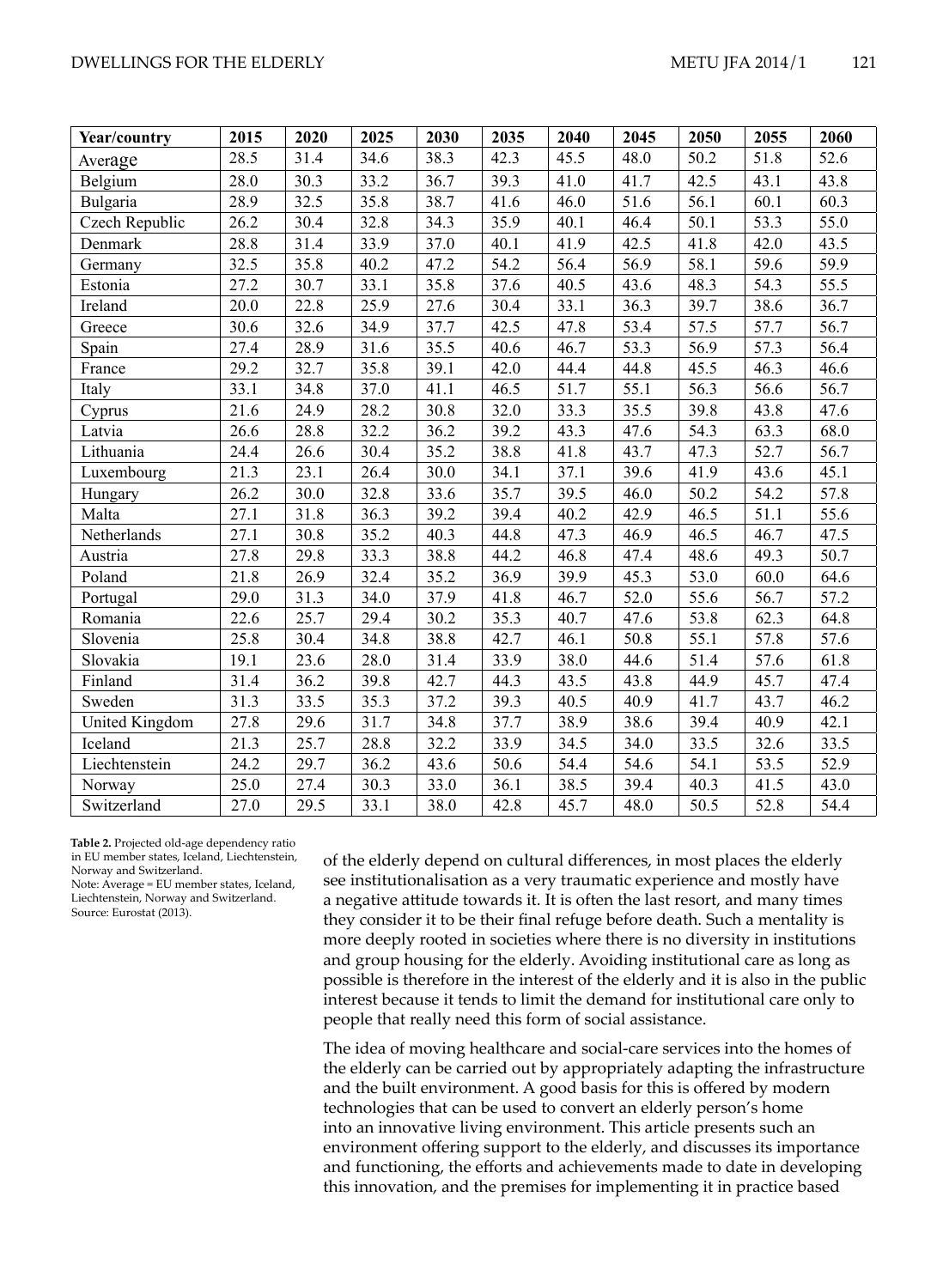on elderly people's opinions about living in these advanced living environments. The article is based on an analysis of relevant scholarly literature and studies on the topic as well as on our own research results and offers new findings, syntheses, ideas and (critical) views, while also raising questions for further consideration and providing premises for future research and applied work in this area.

#### **THE CONCEPT OF AN INNOVATIVE BUILT LIVING ENVIRONMENT**

#### **Gerontechnology and assistive technologies**

The development of modern technologies and population ageing are parallel and interconnected processes in developed countries; modern diagnostics and treatment methods are used to prolong life, and modern technologies offer life and residential assistance to the elderly. Due to this interconnection, new interdisciplinary areas such as gerontechnology and domotics have even developed. The former is a combination of "gerontology", the science of ageing and age, and "technology". According to Fozard et al. (2000) the term was coined by Graafmans and Brouwers in 1989. It studies and develops technologies that are based on scholarly findings about the ageing process, and its goal is to improve health and facilitate the everyday lives of the elderly, and to enable them to live independently and participate in society (Fozard et al. 2000; Harrington and Harrington, 2000; Bouma et al., 2007). Domotics is derived from the Latin word *domus* "home" and the English word "informatics". It studies the application of information technologies that can be built into the living environment (Demiris and Hensel, 2008). In terms of the development of technology for the elderly, one can roughly define two directions (Rudel et al., 1993): improving and developing assistive technologies that make elderly persons' daily lives in their living environment easier, and developing and spreading information technology that exceeds the limitations of physical space through telecommunications.

The term "assistive technologies" denotes any device, equipment, product or tool that enhances, preserves or improves the functional abilities of the disabled, who can use it to more easily and safely perform a specific task that they otherwise could not perform (see, e.g., Cowan and Turner-Smith, 1999; Cavanaugh, 2002; Edyburn, 2004). According to Barlow and Venables (2004), assistive technologies make it possible for the user to more effectively control the environment with as little physical effort as possible, in which, as highlighted by Heywood (2004), planning assistive technologies and integrating them into the living environment should take into account not only general standards, but also individuals' specific needs. Assistive technologies thus reduce the differences between an individual's abilities and the environment, which enables independent life in the living environment (McCreadie and Tinker, 2005). A distinction is made between low-, mid-, and high-level assistive technologies (Kaye et al., 2008). The first include minor mechanical changes or adjustments in a specific type of product (e.g., furniture), the second include simple aids that, in contrast to the first, require a source of energy to work (e.g., automatic alerts) and the third involve programmed devices with built-in electronics (Cavanaugh, 2002).

#### **Smart home and its importance**

The development of modern information and communications technology (ICT) opens new opportunities and solutions for assistive technologies.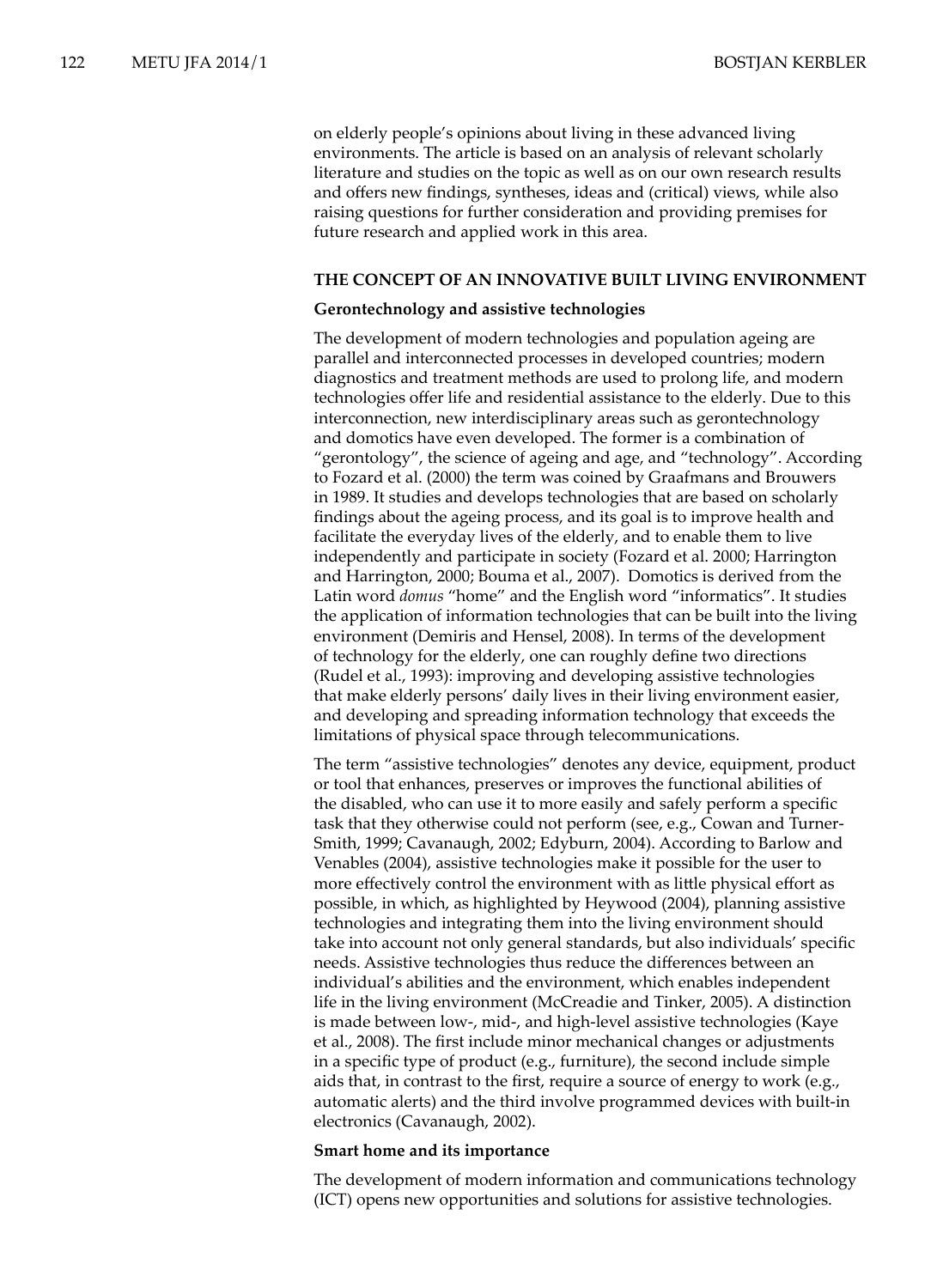Together with computer hardware and software, ICT makes it possible to control and manage assistive technologies in the home. This reduces physical distance and expands the social dimension of space (Hojnik‑Zupanc, 1999). The concept is known as an ambient intelligence or a smart environment. According to Remagnino and Shapio (2007), these terms are used to identify methodologies and technologies that provide an environment that responds effectively to a user's needs. Such an environment combines computer and advanced network and assistive technologies (smart and innovative devices), and special interfaces (sensors) that perceive and interact with users in a discrete manner. The hardware must be integrated into the environment in a non-intrusive manner and in minimal dimensions, with the smallest possible use of space and energy, which is made possible by smart materials, various nano-technologies and so on. The complex heterogeneous network (i.e., the telecommunications infrastructure) operates discretely in such environments. These environments recognize the presence of persons in a room based on physiological characteristics (e.g., voice and gestures) and are always ready to respond to a request for ambient assisted living. This enables the system to control what is going on in the environment and monitor the user's biological functions as well as his or her safety. The operation of the ambient intelligence is supervised, which ensures safety in terms of technologies and ethics (e.g., safety of the user's biometric and other personal data; Rodriguez et al., 2005; Zupan et al., 2007). A smart home is an ambient intelligence application that is an example of an innovatively built living environment.

A smart home is a system that responds to people's needs and activities, and is adapted to their cognitive and physical abilities (Pecora and Cesta, 2007). Such homes are outfitted with state-of-the-art equipment, tools and technology, which are functionally interconnected. The electronic systems in smart homes monitor the living environment and can even perform certain tasks (opening and closing doors, raising blinds, and turning the heating on and off) with minimum physical force using various methods (remote control, voice command, a control panel on a wheelchair and even by moving the eyes). These homes have builtin communications technology that enables electronic access to and inclusion in various environments: the built environment in the form of buildings and social infrastructure, the social environment (interaction with the family, neighbours and service providers), and the secondary environment (culture, politics, business, ecology and so on; Zupan et al. 2007). Emiliani and Stephanidis (2005) believe that these systems define the vision of the information society and that in the future they will provide support to a wide range of electronically transmitted human activities and access to a number of services and applications, especially because technologies are becoming increasingly cheaper and the availability of various telecommunications types is also increasing. Therefore, smart home technologies can support the health, safety and independence of the elderly. "While these technologies offer significant benefits to older people and their families, they are also transforming older adults into lead adopters of a new 24/7 lifestyle of being monitored, managed, and, at times, motivated, to maintain their health and wellness" (Coughlin, 2007, 1810). However, even with the best technical and technological support, smart homes cannot serve their purpose on their own if the living environment is not physically adapted from the very start: it must be without any architectural barriers and adapted to elderly people's needs, abilities and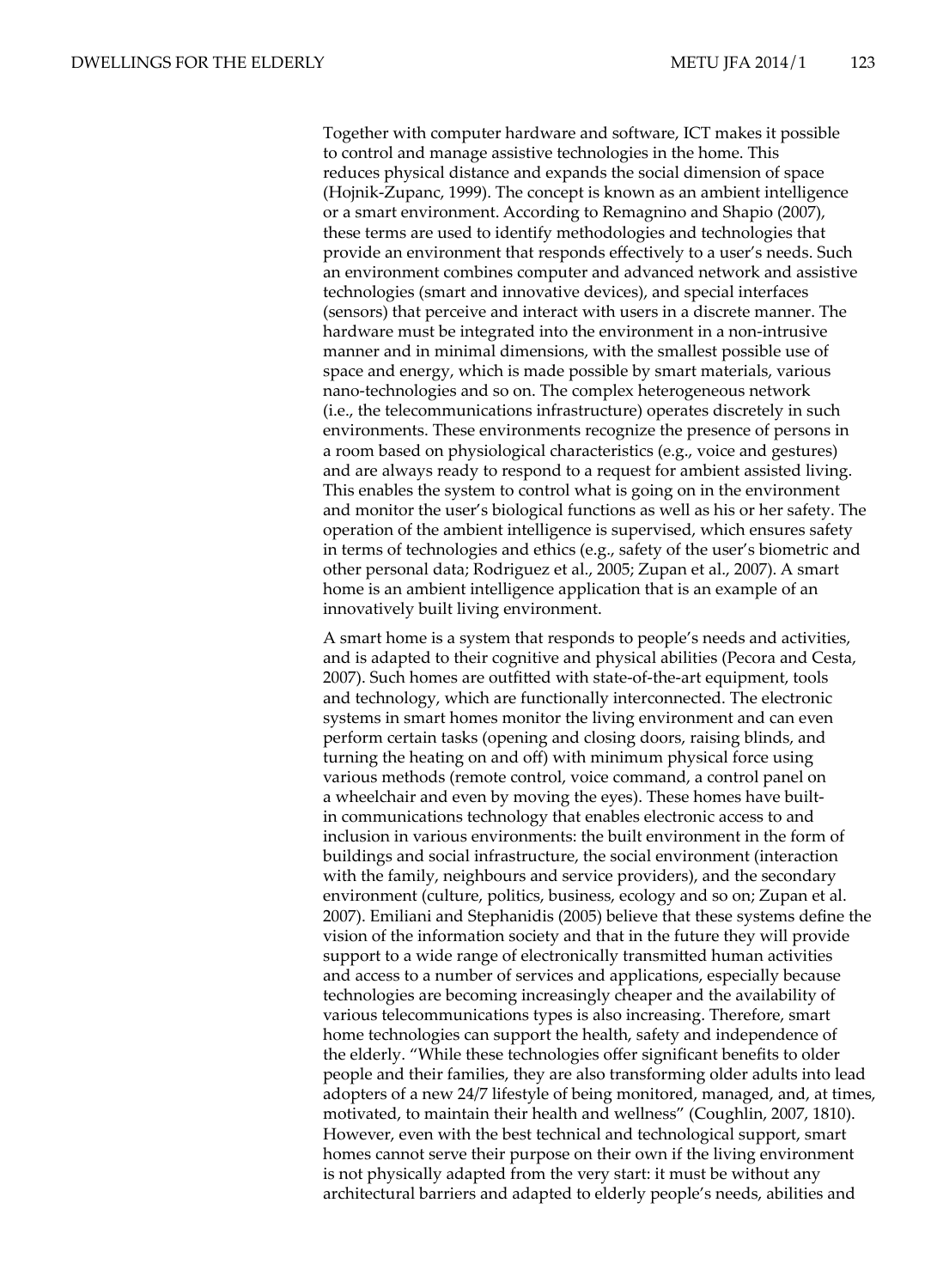demands. In adapting the physical living space in a smart home, one needs to follow the principles of inclusive design (Imrie and Hall, 2001) or design for all (Goodall and Pottinger, 2010), also referred to as universal design (Mace, 1998; Danford and Tauke, 2001; Erkılıç, 2011). Principles of such design are as follows (Mace, 1998; Iwarsson in Stahl, 2003):

- equitable use the design should provide the same means of use for all users,
- flexibility in use  $-$  the design should accommodate wide range of individual preferences and abilities,
- $\sin p$  and intuitive use of the design should be easy to understand, regardless of the user's experience, knowledge, language skills, or current concentration level,
- perceptible information different modes (pictorial, verbal, tactile) for redundant presentation of essential information should be used,
- tolerance for error the design should minimize hazards and the adverse consequences of accidental or unintended actions,
- low physical effort the design should be used efficiently and comfortably and with a minimum of fatigue,
- size and space for approach and use  $-$  appropriate size and space should be provided for approach, reach, manipulation, and use regardless of user's body size, posture, or mobility.

These principles emphasize the accessibility of the built living environment, in which its layout must be as functional as possible and user-friendly, which means that it does not unnecessarily complicate the use of the built environment, objects and products, but meanwhile it preserves their aesthetic and practical value (Kervina et al., 2007). Some examples: the passages between the rooms must be without thresholds, the floor must be level and not slippery, the doors and halls must be wide, the furniture, electrical installations and windows must be at an appropriate height, bathrooms must have handles, seats, backrests and adapted furniture, and the rooms must have adequate lighting, a proper contrast between bright and dark colours, and so on. Smart homes are thus a combination of the living environment without architectural barriers and the assistive information communications technologies built into this environment. The built environment in a smart home should be accessible to everyone.

## **RESEARCH AND ACHIEVEMENTS IN INNOVATIVE BUILT LIVING ENVIRONMENTS FOR THE ELDERLY**

In Europe (e.g., in Scandinavia, the Netherlands, the UK, Germany, Italy, and France) and elsewhere (e.g., the U.S., Japan, South Korea, and Singapore), numerous test projects and applied projects are taking place in innovative built living environments for the elderly. The majority of research refers to the idea of moving healthcare and social-care services to the home environments of the elderly, and to the issue of how to most effectively link the smart-home environments of the elderly to a "remote control" network, which provides remote access to care and other healthcare services. The first, simpler versions of these systems were developed in some western European countries more than twenty years ago. These were safety alarm systems that consisted of a simple telephone-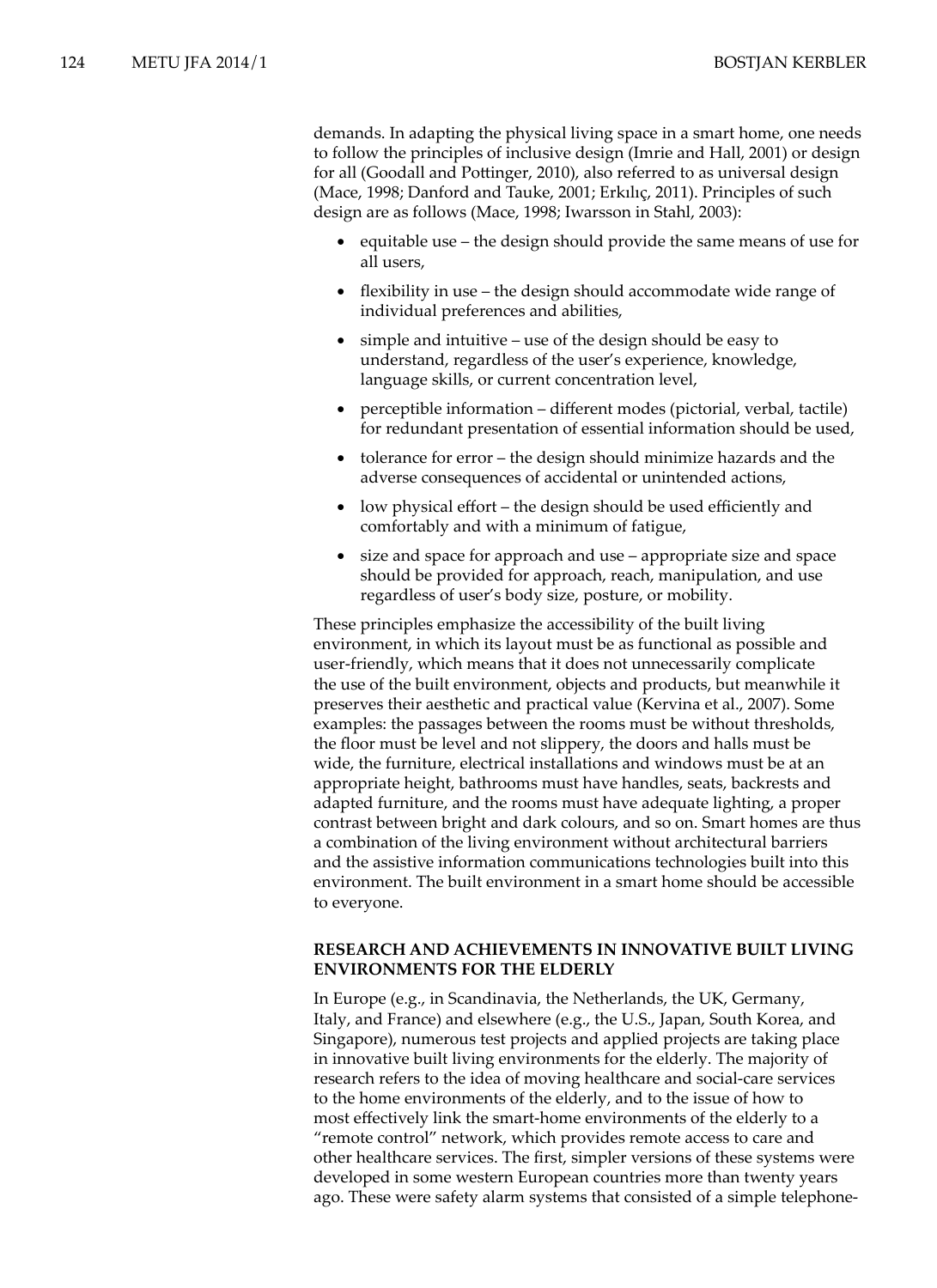

**Figure 1.** A wireless remote activator – the first generation of the safety alarm systems (Surrey Telecare, 2013).

based device. Users had a special telephone with a wireless remote activator that they carried on themselves (such as a bracelet or a pendant). This control/communications platform enabled users to trigger a wireless activator at anytime and anywhere in the apartment or house (even when they could not reach the phone) to call a caretaker (a relative, neighbour or friend) or control centre for assistance and discuss possible ways to receive help (Miskelly, 2001). The service could also include a reminder function that sent reminders to the user at a specific time to perform a specific task. The reminders were sent to one or several addresses at the same time, including to the user's caretaker. The users had to confirm that they received the reminder. If they did not confirm it, the reminder was sent again and the caretaker was notified (Cimerman et al., 2010). These simple versions of the safety alarm system are intended for elderly people with various health problems such as forgetfulness and various forms of disability (Ocepek and Zupan, 2008).

The extent of usage differs and varies from one country to another. The ICT and Ageing – European Study on Users, Markets and Technologies (Kubitschke and Cullen, 2010) showed that the share of users over 65 is the highest in the UK and Ireland (14–16%), followed by Sweden, Finland and Denmark (6–10%), and the U.S., Spain, Germany, Hungary, the Netherlands, Italy, France and Japan (1–3%). There are several providers of advanced ICT-systems in the U.S. that collect information on vital functions in the home and send it to special healthcare and other assistance centres though home networks and broadband communication paths. Currently, the UK is at the forefront in implementing these forms of ambient intelligence. The British government defined such implementation into society as one of the most important national strategic development priorities. According to Barlow and Hendy (2009), £175 million was allocated between 2006 and 2011 to carrying out pilot projects in England, Wales, Scotland and Northern Ireland in order to obtain as much practical experience and evidence as possible based on which smart homes could be implemented successfully and with a higher certainty. The results are very encouraging. For example, in Scotland six pounds was saved for each pound invested in establishing, developing and implementing the system (£8 million was invested and £48.4 million saved; see Joint Improvement Team, 2010). Specifically, this included 47.5% thanks to reducing the number of admissions to care institutions, 42% by reducing the number of unnecessary hospital stays (due to faster discharge), 9.1% by reducing unexpected hospital admissions (due to the system's fast responsiveness to injuries in the home) and reducing the number of night shifts and home calls. Telecare is used with these kinds of advanced smart-home systems for the elderly.

Advanced systems of the innovative built living environment operate such that sensors discretely built into the user's home (smart) environment (e.g., on doorknobs, handles and watches) monitor the user's life cycle: a) they measure the user's physiological functions (heartbeat, blood pressure, skin moisture, blood sugar levels, body weight, temperature, percentage of carbon dioxide in exhaled air, body noises, urine and stool, and so on); b) they monitor the user's activity (e.g., slow and permanent changes in his or her lifestyle, and they evaluate the behaviour patterns of those monitored based on the number of times they go through the door, open the refrigerator, and step on the rug by the bed, and based on when they eat and how many meals they have); and c) they remind and warn users with cognitive or sensory deficiencies (e.g., when to take medications, and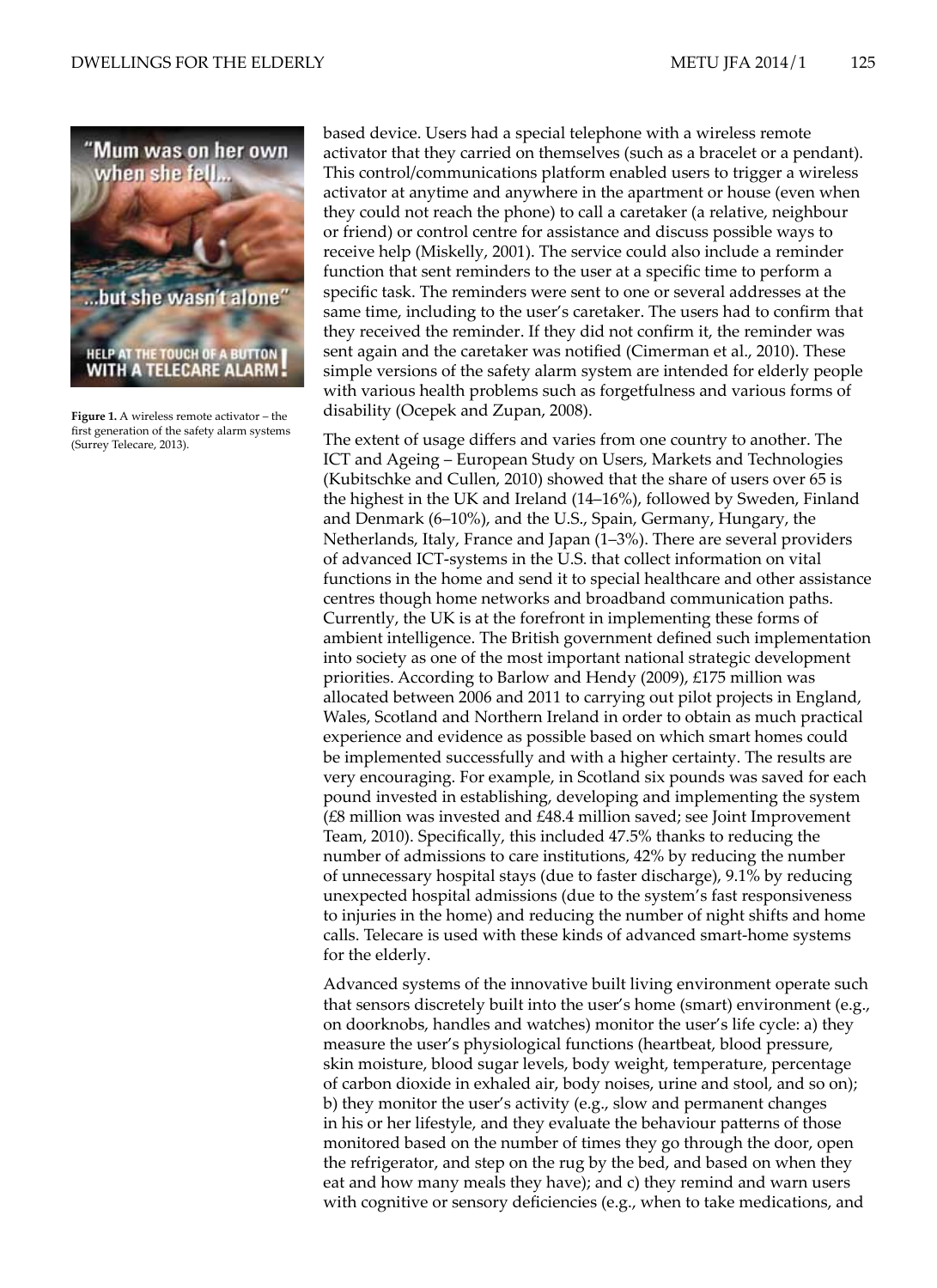they give voice instructions on how to do things in a room). In addition to these devices, which monitor the user's condition, a smart home also contains built-in devices that identify any unusual state or conditions in the living environment and thus ensure safety and supervision; these include movement detectors (for detecting falls, automatically turning the lights on and off, and opening the door), and fire, smoke, gas and water detectors. All of the information is transferred to and recorded in a remote information (control) system. If this system detects any changes that deviate from the user's normal parameters or the condition of his or her living environment, it sets off an automatic alarm that is transferred to the call (alarm) centre (the remote caretaker), which takes the necessary steps in the user's home. Barlow et al. (2006) thus define this system as a "response mode" or "r-mode." The telecommunications alarm centre can serve as an information-coordination centre and play the role of a mediator between users and assistance providers (like the protection-alarm system). It can also perform a combined role of an information-coordination centre and a service-provider mediator, and also include assistance providers in its operations; for example, community nurses, social workers, emergency medical service, fire-fighters, relatives, neighbours and so on. Based on the type and gravity of the problem(s), the person in charge at the call centre provides suitable instructions (recommendations) to the user (e.g., to take medications or visit a doctor) or informs a public service or service provider of the user's needs (Rudel, 2007). The call centre's operation is also supported by a medical team that has occasional remote access to the data stored in the clinical information database. The detection of various biophysical patterns provides important information for the early detection of a deteriorated health status in an individual and can contribute to suitable adjustment of the treatment program or help alleviate any chronic conditions. In addition, this information not only makes it possible to automate routines, but also provides better and more informed insight into



**Figure 2.** Advanced systems of the innovative built living environment for the elderly (Chester and District Housing Trust, 2013).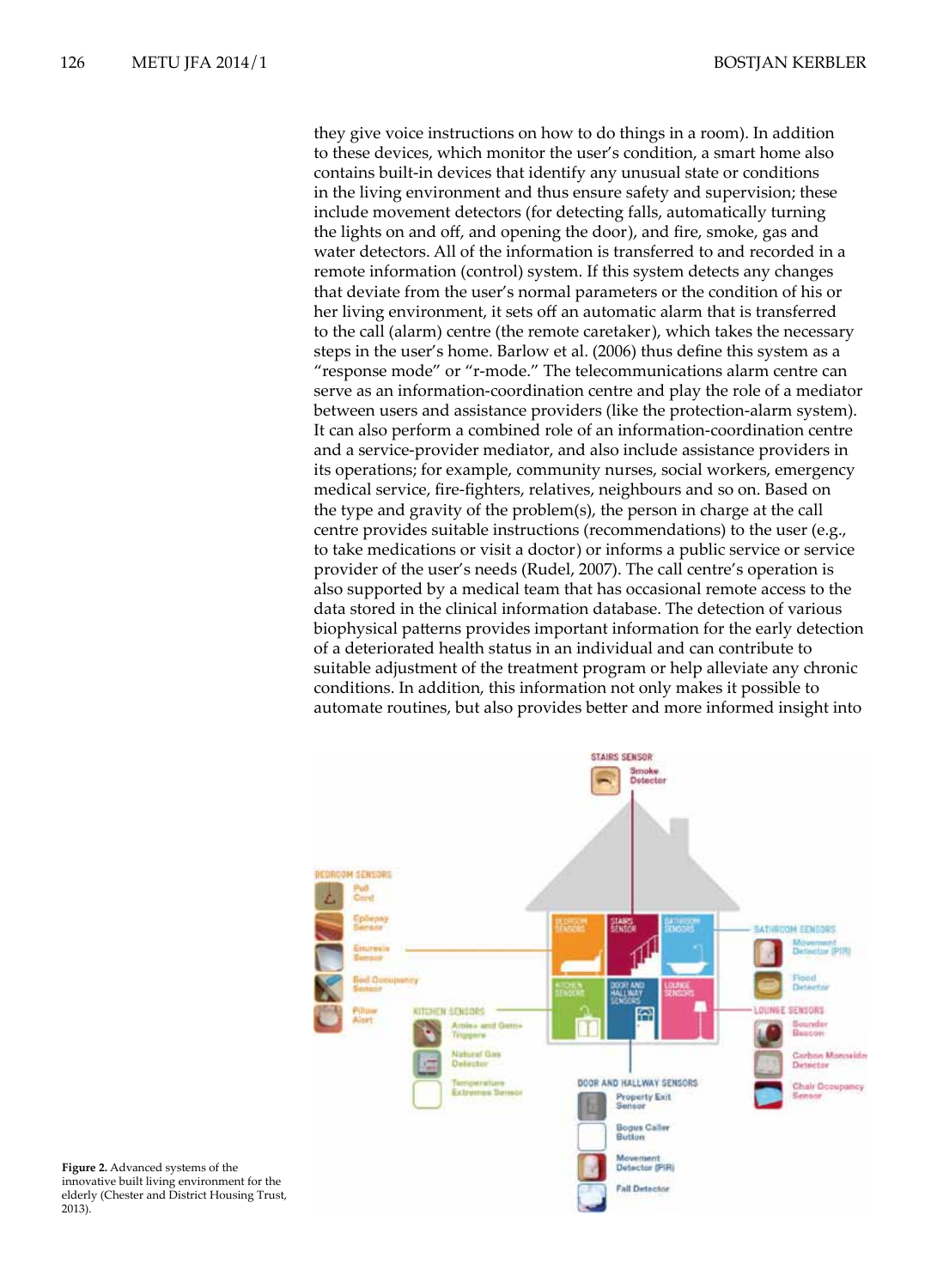the condition and understanding of the patients' needs. Users that wish to monitor the results of their health efforts can access their aggregated data outfitted with appropriate recommendations and advice any time through the ICT. In this way they can actively and effectively participate in promoting health, care, and remote protection (Jelenc, 2007). Barlow et al. (2006) define this type of system as a "preventive mode" or "p-mode." Recently, an even more innovative form of built living environment has been developed that focuses on the quality of users' lives rather than on their independence and safety. With these systems, users can access virtual media and the Internet to participate in the wider social environment (video connections to maintain contact with relatives and friends, and to virtually participate in group activities). This type of smart-home system is called a "virtual neighbourhood" because users can use it to perform services and socialize with other people without having to leave their homes (Brownsell et al., 2008, 2011); this prevents them from feeling alone and isolated.

## **DEFICIENCIES OF PROJECTS TO DATE AND PROPOSALS FOR IMPLEMENTING INNOVATIVE BUILT LIVING ENVIRONMENTS FOR THE ELDERLY IN SOCIETY**

Despite successful pilot and test projects, advanced forms of an innovative built living environment for the elderly are not yet widely implemented. Their main purpose is often overly unilateral because they largely study the effects of smart homes on people's health and the operation of the technologies used; this is confirmed by the analysis of research publications from 2005 to 2013 that was conducted for this purpose. By entering the search string "smart home" in international bibliographical databases such as Ebscohost, ProQuest, ScienceDirect, Springerlink, and Thomson Reuters ISI Web of Knowledge, 924 research articles were found, among which 81% presented and evaluated clinical results or presented studies in which smart-home devices were tested. A more detailed analysis shows that these studies largely tested and analyzed those parts of the innovative built living environment systems and their devices that provide safety and control, detect users' activities, measure their physiological functions and transmit reminders; only 17% of the studies examined the devices that enable and record users' social interactions. The same research, but on a wider sample, was done by Demiris and Hensel (2008). To cover not only the medical but also the social sciences and electronics literature, the authors conducted extensive searches across disciplines (e.g., Medline, Embase , CINAHL, PsycINFO, Electronics and Communications Abstracts, Web of Science etc.). In order to be inclusive of all new initiatives and efforts in this area given the innovativeness of the concept, they manually searched for relevant references in the retrieved articles as well as published books on smart homes and gerontechnology. The authors report that most of the identified studies demonstrate the feasibility of the technological solution or preliminary evaluation approaches with a limited number of subjects either in a laboratory setting or limited community based settings: 71% include technologies for functional monitoring, 67% for safety monitoring, 47% for physiological monitoring, 43% for cognitive support or sensory aids, 19% for monitoring security and only 19% to increase social interaction.

Based on this results it can be concluded that the studies of smart-home concepts largely focus on ways to promote health and to a much lesser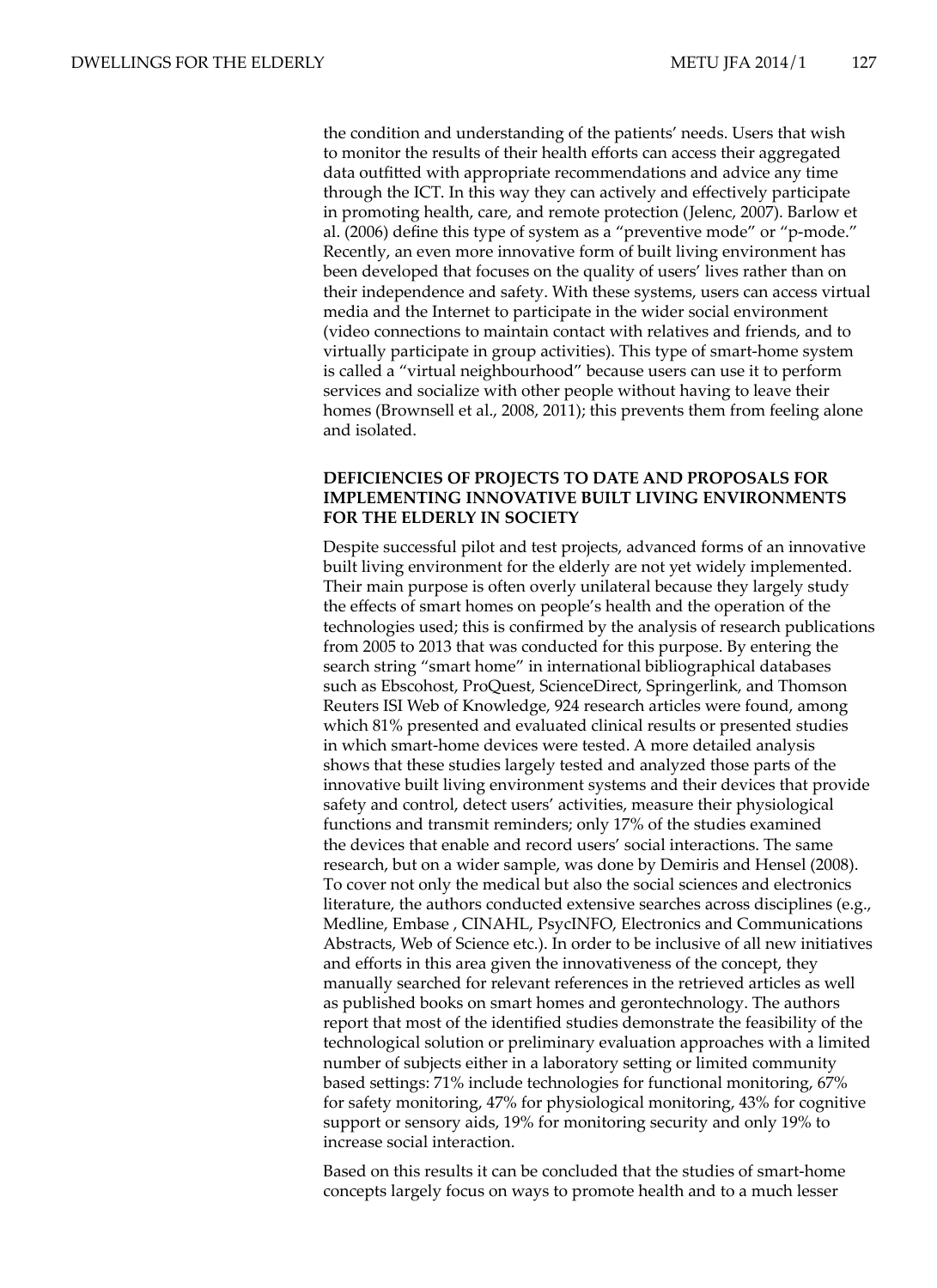degree on ensuring quality living, even though the social importance of smart homes has already been emphasized by Moran (1993):

"Introducing advanced technologies to homes can change the quality aspects of living, and relations between the household members, as well as the social role and function of the home and its connection with the wider environment … These technologies have important consequences not only for our health, but also and especially on our quality of life." (Moran, 1993, 15)

Twenty years later, the process of developing and implementing innovative built living environments takes place more or less because of the need to rationalize healthcare and social-care services, but far too little attention is paid to users and their wishes and needs. According to Forlizzio et al. (2004) many of assistive products have been designed with little consideration of the social, aesthetic, and emotional relations that the elderly will form with the product. We believe this is wrong. "As technological advances enable sophisticated homebased solutions, we need to ensure that the design and implementation of informatics applications for older adults are not determined simply by technological advances but by the actual needs of end users" (Demiris and Hensel, 2008, 40).

Technologies form the basis for the operation of smart-home systems, but any innovation can only be successfully implemented if the abilities offered by the new technology match users' needs, demands and capabilities. According to Rogers (1962) and a number of authors after him (e.g., Smixmith and Smixmith, 2000; Levy et al., 2003; Demiris et al., 2004; Hanson and Percival, 2006), not paying attention to user needs in particular turned out to be one of the major factors hindering the implementation of innovations. Users are not interested in the technological aspects of the innovation, but primarily in its applicability, and therefore successfully implementing innovative living environments for the elderly also depends on how this concept is accepted by users. Thus the service or the "service experience" is what they are interested in rather than the devices and systems in and of themselves. The main question is thus what users like and what "works" for them (Saranummi et al., 2006). Research on the innovative built living environment and its implementation in society should therefore focus more on users. Users should evaluate the features and effects of living in such an environment based on how they perceive and understand it (as a desired or undesired form of living). Based on a sufficiently large number of these types of studies (and subsequent user experiences), the user perceptions could be generalized and this could be of great help to technology and smart-environment developers, which would likely increase the success rate of putting innovative built living environments into practice. However, in order for users to realistically evaluate the technologies, the main goal of the implementation process should be assigning meaning to and understanding the concept of an innovative built living environment. User perceptions can be distorted for various reasons, which is especially relevant for innovations based on the most advanced forms of ICT and intended for the elderly. Studies (see Hanson 2001; Marquié et al., 2002; Richardson et al., 2005; Lee and Phippen, 2006; Richardson, 2006) show that elderly people generally do not trust ICT. Tetley et al. (2001) report that one of the most common dissuading beliefs among the elderly is that living in an intelligent environment is overly automated or that they perceive technology as a substitute for a personal form of care, protection and communication, which could result in reduced social interaction and isolation or, as Wyde and Valins (1996) point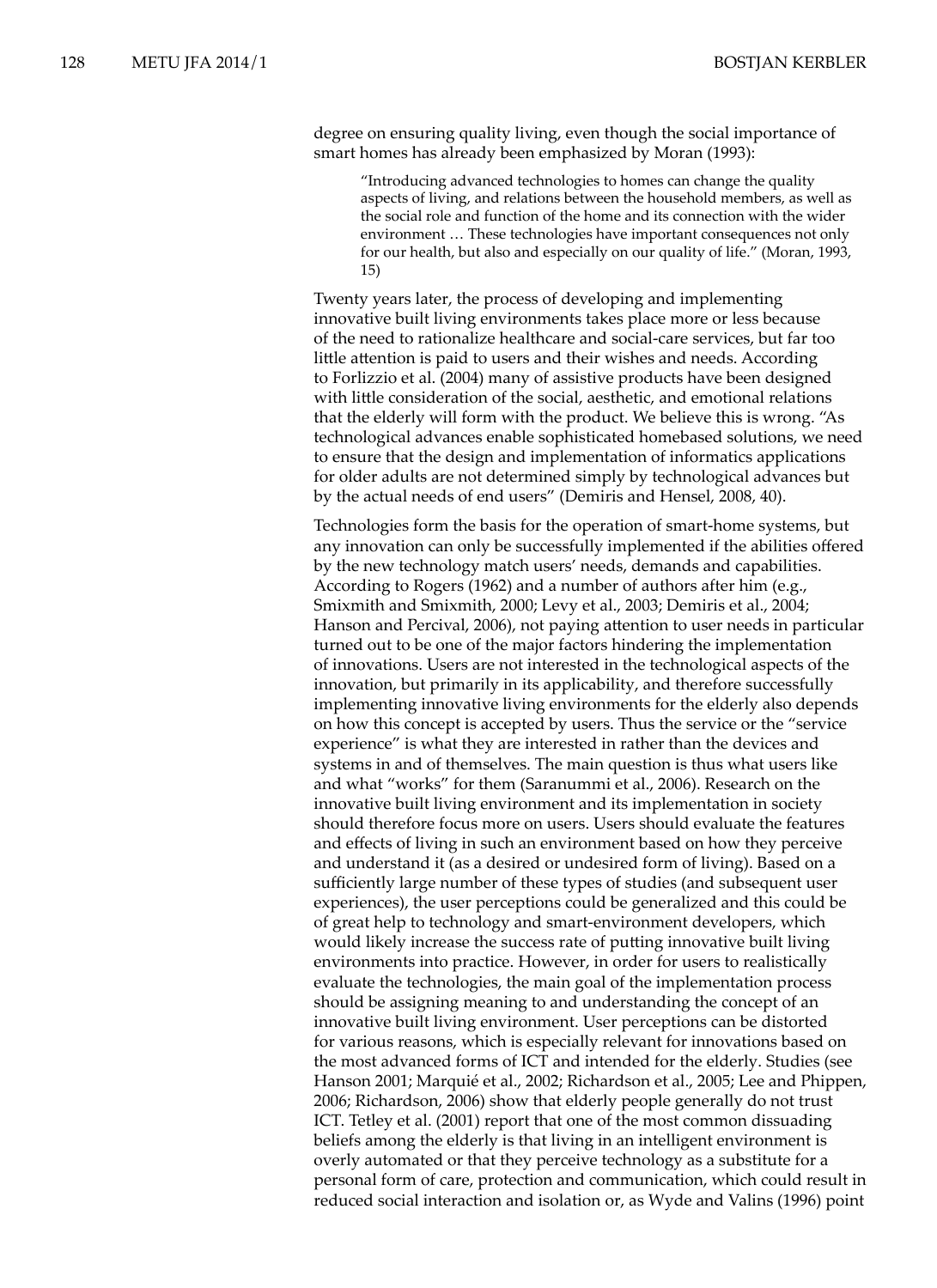out, in creating a society of "high-tech hermits." According to Sponselee et al. (2008), this means that the elderly suffer from "technophobia"; they are afraid of innovation and new technologies. Pečjak (1998) believes this is because they do not know how to use these technologies, and Czaja et al. (2006) believe this is because they do not have confidence in and doubt their own abilities due to sensory and cognitive deficiencies. Cheverst et al. (2003) justify this by the fact that the elderly are more conservative and do not want their lives and life habits to change too much, especially not due to external, less known or alien factors that may interfere with their privacy. Fisk (2003) and Percival and Hanson (2006) believe that especially with regard to advanced systems of innovative built living environments the elderly are afraid of losing their privacy because they have the unpleasant feeling of being constantly watched (Big Brother syndrome), which is also confirmed by studies conducted by Redford and Whitten (1997), Glueckauf and Ketterson (2004) and Bertera et al. (2007).

The results of our research conducted in 2012 show the importance of (correctly) informing potential users and raising their awareness and understanding of the operation and usefulness of an innovative built living environment for the elderly. The data were collected using face-toface interviews and the research sample included people over sixty. They were divided into two groups with 57 participants in each group. Before the interviews, the smart home, its operation and how one can live in it were briefly presented to the first group. The concept of an innovative built living environment was explained more thoroughly to the second group before the interviews, but still in a simple and understandable way. Five short "scenarios" were prepared in advance to show how the system works, how it can be used and what the role of users in relation to technologies is like in such a living environment, using everyday events from the life of the elderly. In this way the respondents were able to imagine what it was like to live in this environment and they could ask the researchers further questions after the presentation. Based on how the respondents had been informed, the difference in the opinions of the first and second groups was quite obvious. In the first group, the respondents had a notably negative attitude towards smart homes and living in them, whereas in the second group they had a positive opinion of it: a full 78.4% of them replied they would be willing to live in a home living environment that would provide telecare using modern technologies. The importance of assigning meaning to and understanding the concept of an innovative built living environment for successful implementation is also confirmed by the results of attempts to implement these environments in Scotland. From 2007 to 2010, 25% of new users there (compared to the initial state) decided to integrate smart technologies into their home environment and integrate their homes into the remote control network and thus connect them with care and other service providers. This confirms that they were well informed because the Scottish government dedicated special attention to this project (see Joint Improvement Team, 2010). In this it turned out that user experience had an important effect on raising awareness and understanding, and the subsequent acceptance of this innovation. As reported by Beale et al. (2010), the data on user satisfaction, which were made available to potential users in Scotland, were obviously sufficiently persuasive to motivate a wide circle of addressees: 60.5% of users believed that their quality of life improved through the reorganization of their homes into a smart environment and their inclusion in the remote care and protection system; 93.3% of users believed this made them safer, 69.7%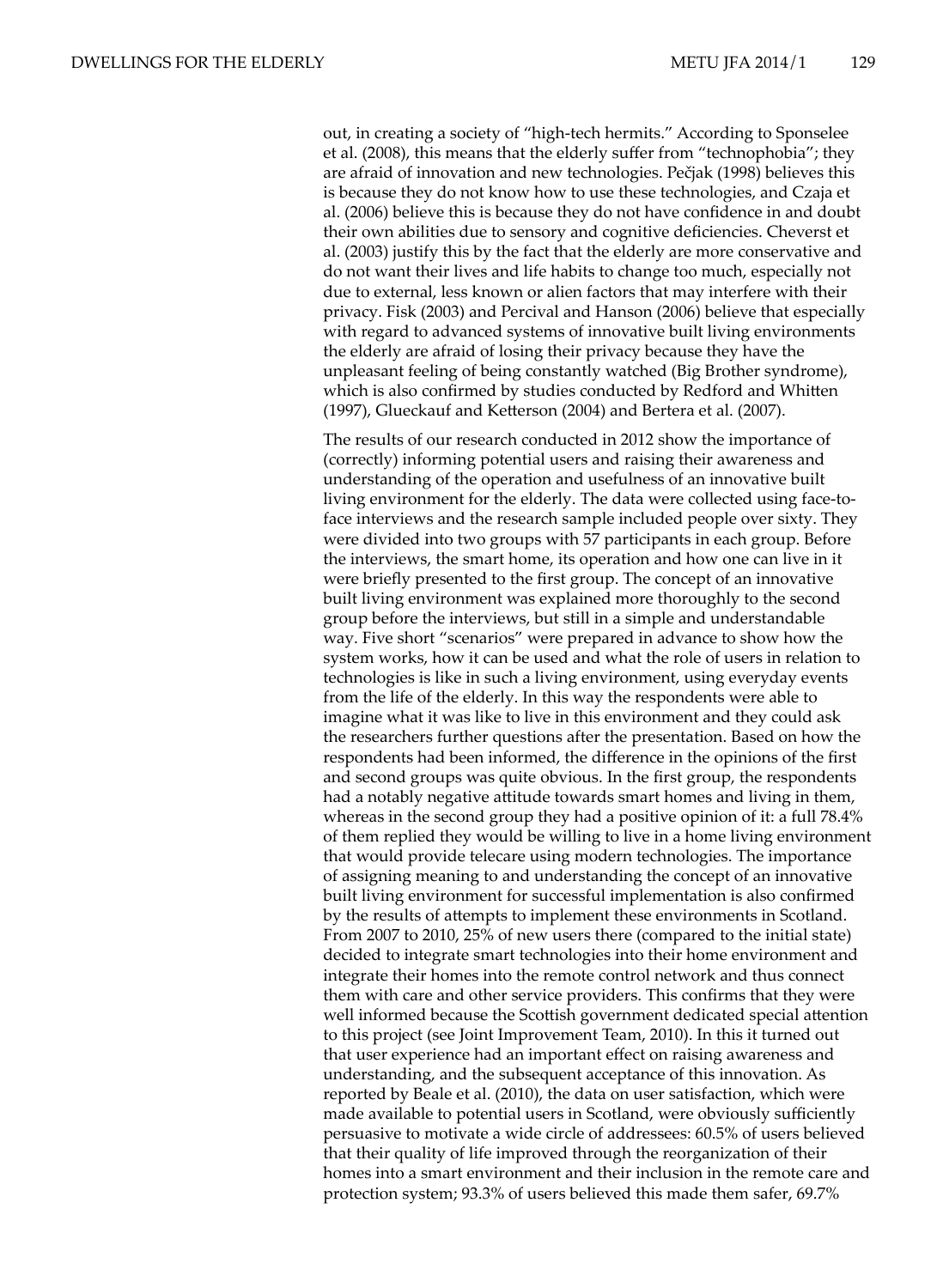thought they were more independent and 87.2% reported that other family members had less work with them. Such positive experiences are extremely useful for promoting innovations and increasing trust in the concept of innovative built living environments in society, and thus also for their successful implementation.

However, disseminating information and raising people's awareness should not be limited only to the elderly as the users, but it should also include formal and informal caretakers—that is, the target audience that ultimately makes up the market for innovative built living environments. According to the results of Seniorwatch (European Commission, 2008), more than 80% of the elderly are assisted in their daily activities and tasks by one of their family members as informal caretakers and care providers. The statements of relatives reported by Beale et al. (2010) also confirm that these new technologies can also help caretakers: 74.3% of relatives felt less burdened thanks to their use. In the future it would thus make sense to also include relatives in this study because their views also have an important effect on how telecare is accepted, supported and used in society. However, in order to realistically evaluate it, the remote home care system should also be appropriately presented to them and assigned proper meaning because, as the results of other studies show, the views of caretakers can also often be distorted due to various reasons. Perceptions connected with telecare that may be present among the caretakers include fear or resistance to the service and excessive excitement over it. They primarily resist the service because ICT-assisted care of the elderly seems impersonal to them and also because, as Raappana et al. (2007) report, they are afraid they would have to (partially or fully) give up their role of caretakers, which formal caretakers in particular feel called to do. According to researchers, this fear often results from the fact that caretakers have insufficient knowledge of the use of these technologies and regard training as an additional, unnecessary and stressful obligation. Thus, if caretakers understood how these technologies work, got to know their advantages and benefits and learned how to use them, the fear would be gone and they would therefore also accept them as part of their lives and work. In addition to resisting these technologies, caretakers can also be overly excited about them, which also prevents objective evaluation of the concept of a smart home and keeps it from being successfully implemented. Raappana et al. (2007) report that these perceptions of innovative built living environments can most often be ascribed to informal caretakers (i.e., relatives). The modern tempo and way of life increasingly limits the opportunities for family home care of elderly family members.

"It seems that in Europe in recent years the main provider of eldercare to date (i.e., the family) has been failing to perform this role" (Ministry of Labour, Family and Social Affairs, 2007, 9).

Therefore, family caretakers expect innovative ICT to replace or completely disburden them, which is a utopia and dangerous both to the elderly, who might actually become socially isolated, and to successfully implementing the concept of smart homes because the disappointment following the realization that ultimately technology cannot replace people might lead to resistance and spreading negative views of this innovation. Therefore home caretakers should be informed in detail what the actual capabilities of technologies in innovative built living environments are and have realistic expectations about them.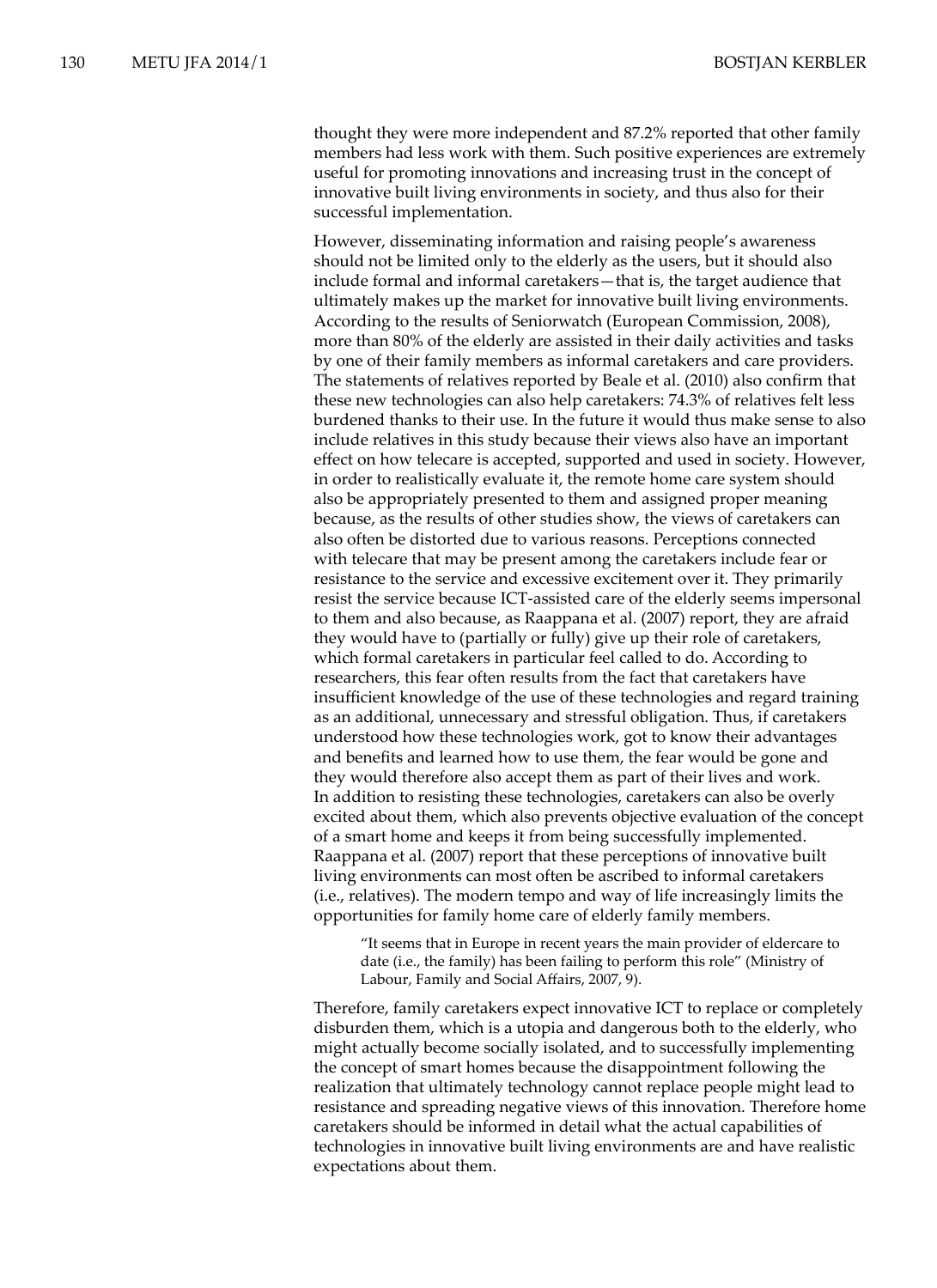### **CONCLUSION**

Innovative built living environments provide a way of realizing the idea of moving social-care and healthcare services to the homes of the elderly and thus rationalizing the increasing public expenditure due to population ageing. It can be expected that these living environments will gradually become part of elderly people's daily lives in the future; this will be greatly influenced by society itself because it is increasingly turning into an information society, in which assistive technologies and ICT are increasingly being accepted as part of people's daily lives. However, due to population ageing and the subsequent increasing cost pressure on the healthcare and social-care systems, an overly timeconsuming and spontaneous implementation of innovative built living environments would be detrimental to society. Equally detrimental would be inadequately planned, overly unilateral and overly fast implementation arising only from the need to achieve financial sustainability and due to technological development, and not taking place in line with the needs, wishes and concepts of society, especially, as it has turned out, those of the future users of innovative built living environments and related services. Implementation must therefore follow a model that enables users to be active and central participants in this process. The elderly should come to the realization that these living environments make it possible for them to remain in their homes or the same, familiar environments longer and retain their independence. On the other hand, caretakers must realize that these technologies will not replace them or that they cannot be replaced by them, but that they can disburden them. This is a participatory evaluation approach that can help users in their efforts to achieve the goals set, and to develop and empower themselves. Of course the highlighted user aspect of the implementation does not guarantee that the concept of an innovative built living environment would be automatically accepted and generally established in society. It is an important basis for this, especially for promoting this idea in society, but the entire process of implementing this concept demands a combination of technological and organizational planning, and also includes other stakeholders (i.e., buyers of or payers for the care service such as insurance companies, municipalities and the state, remote control system providers such as telecommunications alarm centres, and developers of technologies and infrastructure) in addition to users. These stakeholders have different risk perceptions and value systems that need to be addressed. Further research in this area should therefore take these findings into account and also evaluate other conditions and demands of various stakeholders (not only the elderly), which means that quick changes in implementing the concept of innovative built living environments in society are not to be expected. In the future also more detailed research on deficiencies of projects to date for implementing innovative built living environments for the elderly in society should be conducted (with case studies etc.). But, however, a major step would already be made if elderly people's homes started to be converted based on the principles of design for all and if architectural barriers in them were removed and new homes were built without these barriers. This would make it possible for the elderly to remain in their home environments longer, while also serving as a basis for changing these environments into smart homes by building assistive technologies and ICT into them.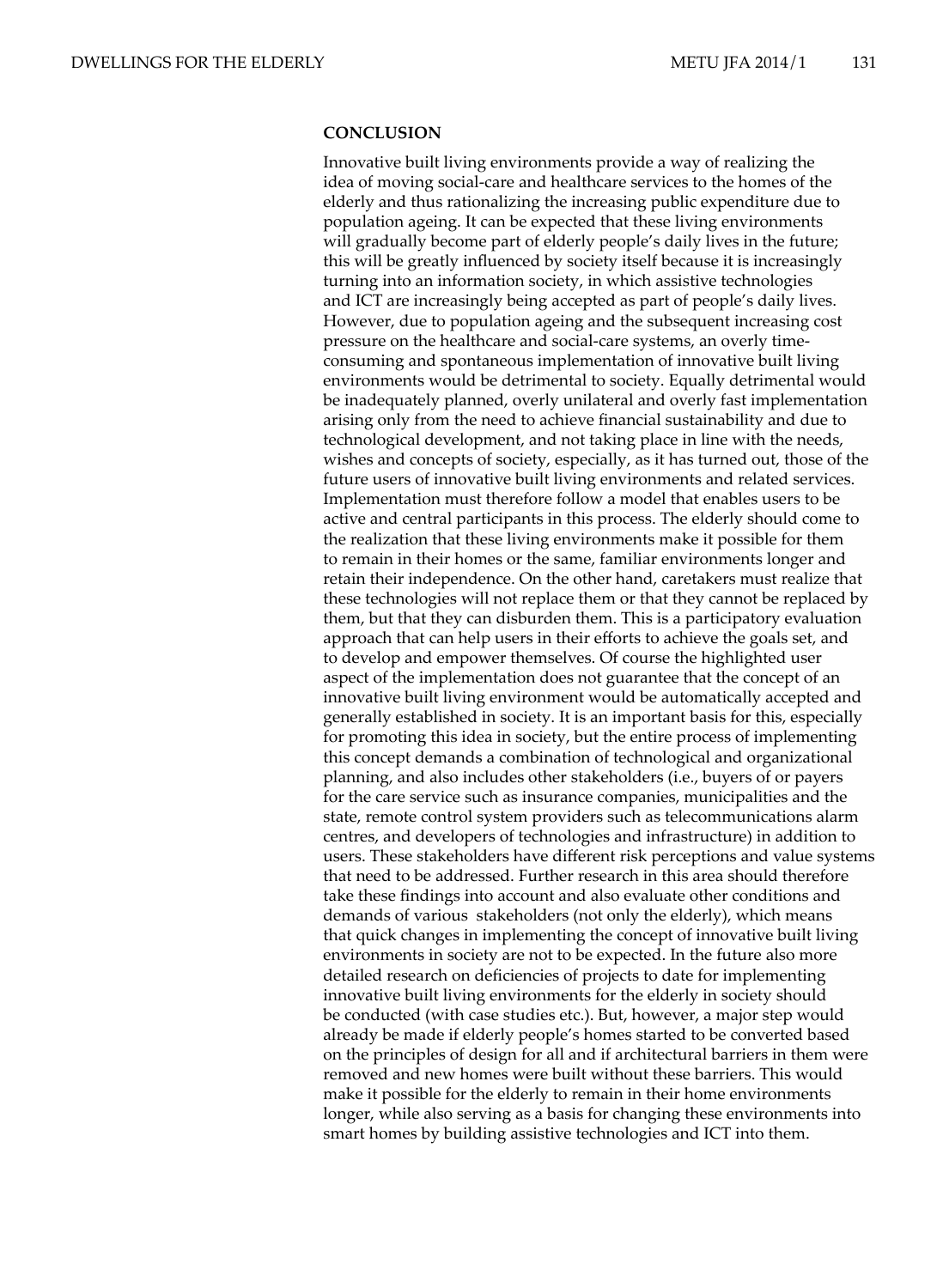## **ACKNOWLEDGMENTS**

This article is based on the study which was financed by the National Research Agency. I would like to thank my colleagues on the International Forum Ambient Assisted Living for all of their valuable advice and assistance.

## **BIBLIOGRAPHY**

- BARLOW, J., BAYER, S., CURRY, R. (2006) Implementing complex innovations in fluid multi-stakeholder environments: Experiences of telecare, *Technovation* (26) 396-406.
- BARLOW, J., HENDY, J. (2009) The challenges of adopting integrated mainstream telecare services: Lessons from the UK, *Eurohealth* (15) 8-10.
- BARLOW, J., VENABLES, T. (2004) Will technological innovation create the true lifetime home?, *Housing Studies* (19) 795-810.
- BEALE, S., TRUMAN, P., SANDERSON, D., KRUGER, J. (2010) The initial evaluation of the Scottish telecare development program, *Journal of Technology in Human Services* (28) 60-73.
- BERTERA, E.M., TRAN, B.Q., WUERTZ, E.W. BONNER, A.A (2007) Attitudes towards health technologies for telecare and their relationship to successful aging in a community-based older minority population, *Forum on Public Policy: A Journal of the Oxford Round Table* 1-22.
- BOUMA, H., FOZARD, J.L., BOUWHUIS, D.G., TAIPALE, V.T. (2007) Gerontechnology in perspective, *Gerontechnology* (6) 190-216.
- BROWNSELL, S., BLACKBURN, S., HAWLEY, M. (2008) An evaluation of second and third generation telecare services in older people's housing, *Journal of Telemedicine and Telecare* (14) 8-12.
- BROWNSELL, S., BRADLEY, D., BLACKBURN, S., CARDINAUX, F., HAWLEY, M.S. (2011) A systematic review of lifestyle monitoring technologies, *Journal of Telemedicine and Telecare* (17) 185-189.
- CALLAHAN, J. (1992) Aging in Place. *Generations* (16) 5-6.
- CAVANAUGH, T. (2002) The need for assistive technology in educational technology, *AACE Journal* (10) 27-31.
- Chester & District Housing Trust (2013) ChesterCare service, [http://www. cdht.net] (22.11.2013).
- CHEVERST, K., CLARKE, K., DEWSBURY, G., HEMMINGS, T., HUGHES, J., ROUNCEFIELD, M. (2003) Design with care: Technology, disability and the home, *Inside the smart home,* ed. R. Harper, Springer, London; 163-179.
- CIMERMAN, P., BORŠTNAR, T., RUDEL, D., OBREŽAN, D. (2010) E-reminder for selfhealth care – presentation of a solution, *Informática Medica Slovenica* (15) 51-52.
- COSTA-FONT, J., MASCARILLA-MIRÓ, O., ELVIRA, D. (2009) Ageing in place? An examination of elderly people housing preferences in Spain, *Urban Studies* (46) 295-316.
- COUGHLIN, J. F, D'AMBROSIO, L. A, REIMER, B. (2007) Older adult perceptions of smart home technologies: Implications for research,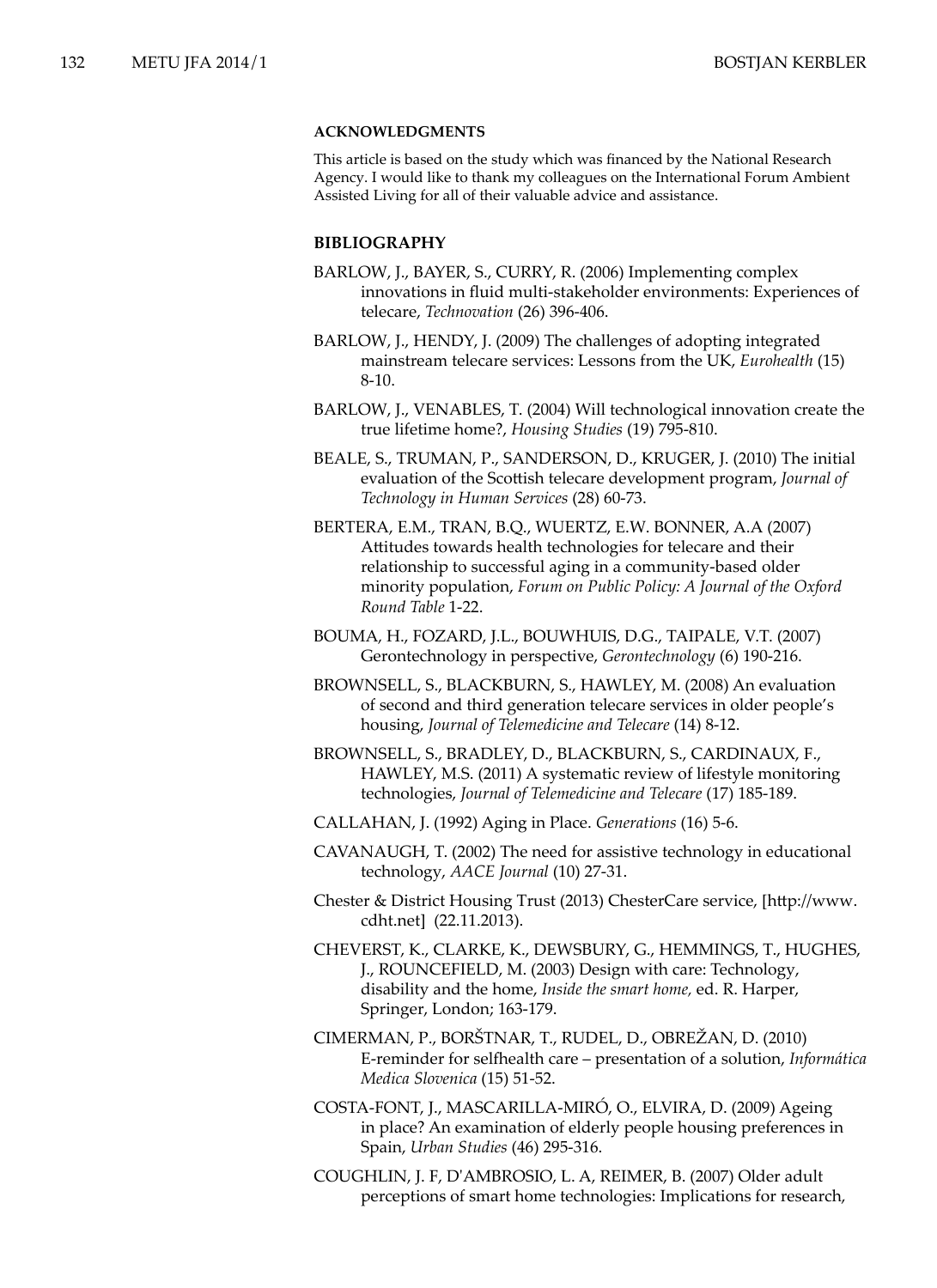policy and market innovations in healthcare, *Annual International Conference of the IEEE Engineering in Medicine and Biology Society,*  Lyon, 1810-1815.

- COWAN, D., TURNER-SMITH, A. (1999) The role of assistive technology in alternative models of care for older people, *Royal commission on long term care,* ed. A. Tinker, King's College London, London; 325-346.
- CZAJA, S., CHARNESS, N., FISK, A., HERTZOG, C., NAIR, S., ROGERS, W., SHARIT, J. (2006) Factors predicting the use of technology: Finding from the Center for research and education on aging and technology enhancement (CREATE), *Psychology and Aging* (21) 333- 352.
- DANFORD, G. S., TAUKE, B., eds. (2001) *Universal Design New York.* Vanguard Direct, New York.
- DEMIRIS, G., HENSEL, B.K. (2008) Technologies for an aging society: A systematic review of "smart home" applications, *IMIA Yearbook of Medical Informatics;* 33-40.
- DEMIRIS, G., RANTZ, M., AUD, M., MAREK, K., TYRER, H. (2004) Older adults' attitudes towards and perceptions of 'smart home' technologies: A pilot study, *Medical Informatics and the Internet in Medicine* (29) 87-94.
- DIMOVSKI, V., ŽNIDARŠIČ, J., (2007) Economic aspects of population ageing in Slovenia: How to mitigate the consequences with the approach of active ageing, *Kakovostna starost* (10) 2-15.
- EDYBURN, D.L. (2004) Rethinking assistive technology, *Special Education Technology Practice* (5) 16-23.
- EMILIANI, P.L., STEPHANIDIS, C. (2005) Universal access to ambient intelligence environments: opportunities and challenges for people with disabilities, *IBM System Journal, Special issue on Accessibility* (44) 605-619.
- ERKILIÇ, M. (2011) Conceptual challenges between universal design and disability in relation to the body, impairment, and the environment where does the issue of disability stand in the philosophy of UD?, *METU JFA* (28) 181-203.
- EUROPEAN COMMISSION (2007) *Ageing well in the information society. An i2010 initiative action plan on information and communication technologies and ageing,* publication no. COM(2007) 332 final, Brussels.
- EUROPEAN COMMISSION (2008) *Seniorwatch 2: Assessment of the senior market for ICT progress and developments,* publication no. SMART 2006/0062, Information Society and Media Directorate General, Brussels.
- Eurostat (2013) *Europop2010: Poulation projections.* [http://epp.eurostat. ec.europa.eu/statistics\_explained/index.php/Population\_projections] (10.06.2013).
- FISK, M. (2003) *Social alarms to telecare: Older people's services in transition,* Policy Press at the University of Bristol, Bristol.
- FORLIZZI J., DISALVO C., GEMPERLE F. (2004) Assistive Robotics and Ecology of Elders Living Independently in Their Homes. *Human-Computer Interaction* (19) 25-59.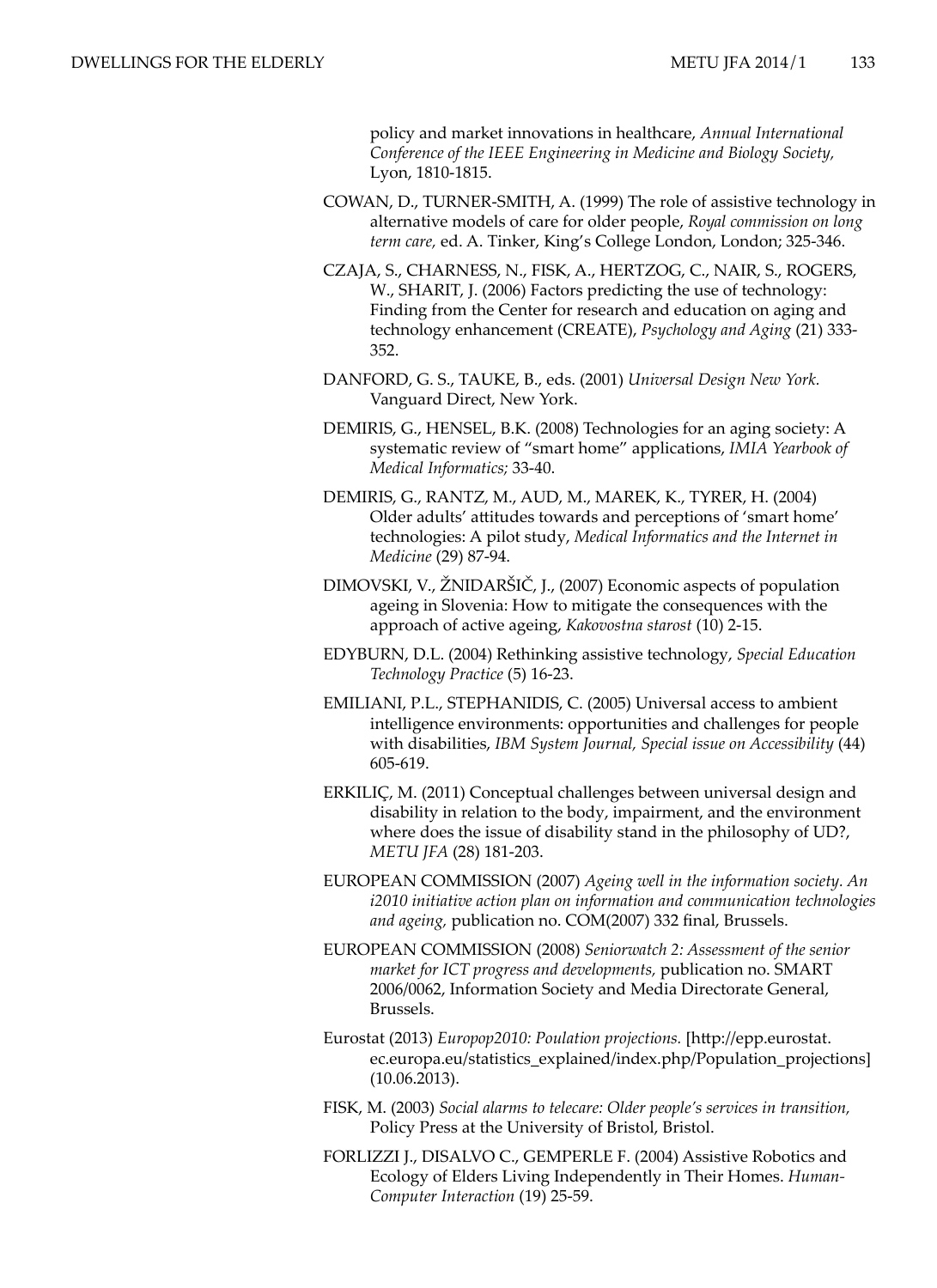- FOZARD J. L, RIETSEMA J., BOUMA, H., GRAAFMANS J. A. M. (2000) Gerontechnology: Creating Enabling Environments for the Challenges and Opportunities of Aging. *Educational Gerontology,* (26) 331-344.
- GLUECKAUF, R.L., KETTERSON, T.U. (2004) Telehealth interventions for individuals with chronic illness: Research review and implications for practice, *Professional Psychology: Research and Practice* (35) 615-627.
- GOODALL, B., POTTINGER, K.G. (2010) *Promoting inclusive access to the built environment,* College of Estate Management, Reading.
- HANSON, V.L. (2001) *Web access for elderly citizens*, IBM T.J. Watson Research Center, Hawthorne.
- HARRINGTON, T.L., HARRINGTON, M.K. (2000) *Gerontechnology: Why and How*, Shaker Publishing B.V., Maastricht.
- HEYWOOD, F. (2004) The health outcomes of housing adaptations, *Disability and Society* (19) 129-143.
- HEYWOOD, F., OLDMAN, C., MEANS, R. (2002) *Housing and Home in Later Life*, Open University Press, Buckingdom, New York.
- HOJNIK-ZUPANC, I. (1999) *Independence of the elderly in the social and spatial contexts,* Faculty of Social Sciences, Ljubljana.
- IMRIE, R., HALL, P. (2001) *Inclusive design: designing and developing accessible environment.* Spon Press, New York.
- IWARSSON, S., STAHL, A. (2003) Accessibility, usability and universal design positioning and definition of concepts describing personenvironment relationships, *Disability and Rehabilitation,* (25) 57-66.
- JELENC, J., ed. (2007) *Strategic Development Plan of technological platform I-TECHMED: innovative and assistive technology in medicine 2007–2013,*  Iskra Techno, Podnart.
- JESPEN, M., LESCHKE, K. (2008) Social protection and the social reality of Europe, *Benchmarking working Europe 2008*, ed. M. Jesepen, ETUI-REHS documentation centre, Brussels; 58-66.
- JOINT IMPROVEMENT TEAM (2010) *An assessment of the development of telecare in Scotland: 2006–2010,* Scottish Government, Edinburgh.
- KAYE, H.S., YEAGER, P., REED, M. (2008) Disparities in usage of assistive technology among people with disabilities. V: Assistive Technology, Let. 20, št. 4, str.: 194–203.
- KERVINA, D., PUSTINŠEK, M., BEŠTER, J. (2007) Informacijske in komunikacijske tehnologije za e-vključenost and *Praktični vidiki in možnosti e-vključenosti in dostopnosti za invalide, starejše in za osebe z manjšimi možnostmi,* ed. F. Hočevar, Inštitut RS za rehabilitacijo, Ljubljana; 13–21.
- KUBITSCHKE, L., CULLEN, K. (2010) *ICT and ageing European study on users, markets and technologies,* Directorate General for Information Society and Media, Brussels.
- LEE, S.Y, PHIPPEN, A. (2006) *The state of elderly in ICT adoption at rural areas,* University of Plymouth, Plymouth.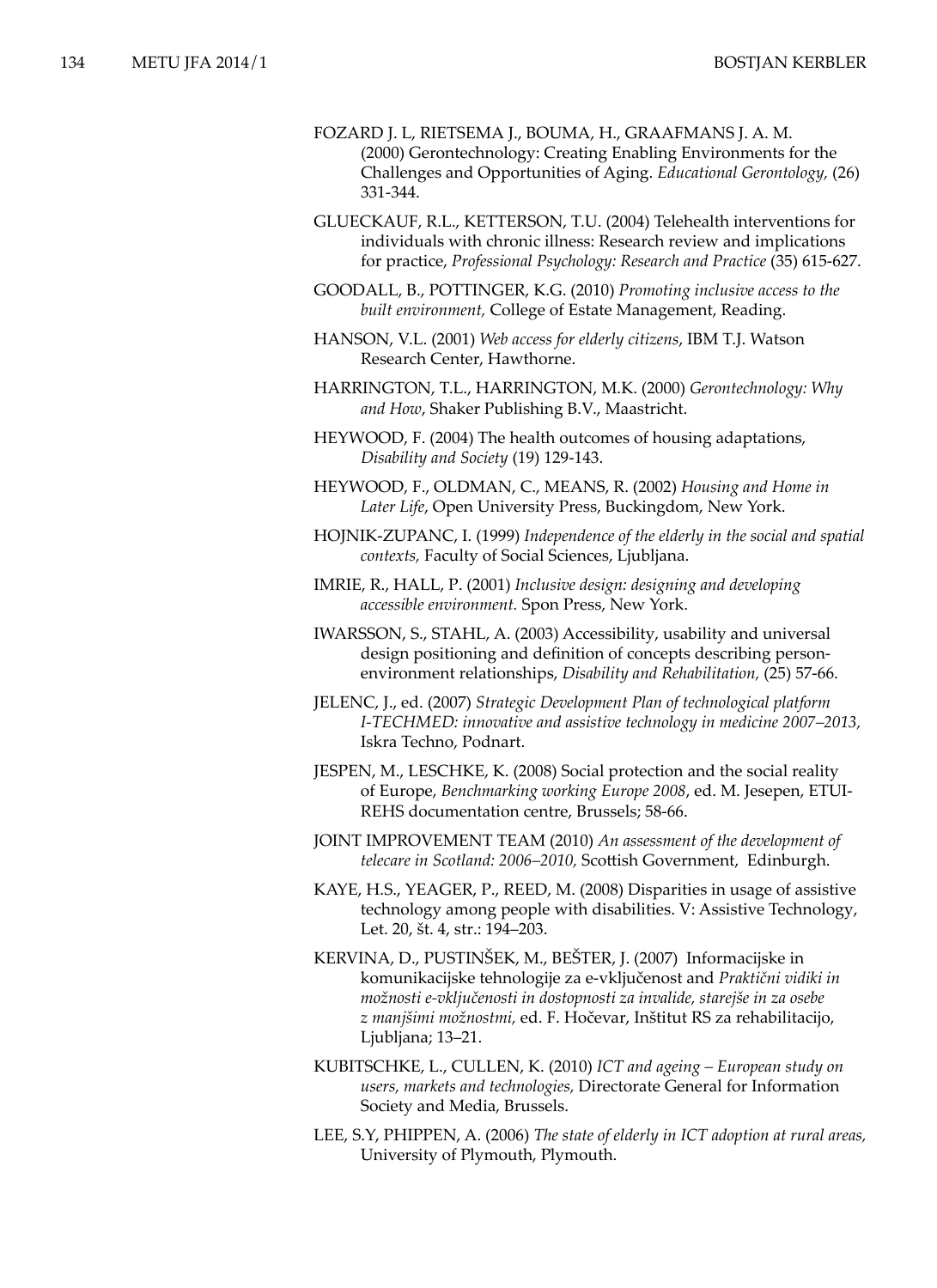- LEVY, S., JACK, N., BRADLEY, D., MORISON, M., SWANSTON, M. (2003) Perspectives on telecare: The client view, *Journal of Telemendicine and Telecare* (9) 156-160.
- MACE, R., HARDIE, G., PLACE, J. (1991) Toward universal design, *Design intervention. Toward a more humane architecture,* eds. W. Preiser, J. Vischer, E. White, Van Nostrand Reinold, New York; 155-175.
- MARQUIÉ, J.C., JOURDAN-BODDAERT, L., HUET, N. (2002) Do older adults underestimate their actual computer knowledge?, *Behaviour & Information Technology* (21) 273-280.
- McCREADIE, C., TINKER, A. (2005) The acceptability of assistive technology to older people, *Ageing and Society* (25) 91-110.
- MINISTRY OF LABOUR, FAMILY AND SOCIAL AFFAIRS (2007) *Strategy of care for the elderly till 2010 – Solidarity, living together and quality ageing of the population,* Government of the Republic of Slovenia*,*  Ljubljana.
- MISKELLY, F.G. (2001) Assistive technology in elderly care, *Age and Ageing*  (30) 455-458.
- MORAN, R. (1993) *The electronic home: Social and spatial aspects,* European Communities, Dublin.
- OCEPEK, J., ZUPAN, A. (2008) Dom IRIS an innovation in rehabilitation medicine, *Jpurnal of the Metrology Institute of the Republic of Slovenia*  (18) 12-17.
- PEČJAK, V. (1998) *The third age psychology*, Free Press, Ljubljana.
- PECORA, F., CESTA, A. (2007) DCOP for smart homes: A case study, *Computational Inelligence* (23) 395-419.
- PERCIVAL, J., HANSON, J. (2006) Big brother or brave new world? Telecare and its implications for older people's independence and social inclusion, *Critical Social Policy* (26) 888-909.
- RAAPPANA, A., RAUMA, M., MELKAS, H. (2007) Impact of safety alarm systems on care personnel, *Gerontechnology* (6) 112-117.
- REDFORD, L.J., WHITTEN, P. (1997) *Access to technology: Unique challenges for people with disabilities,* Generations 21, San Francisco.
- REMAGNINO, P., SHAPIO, D. (2007) Artificial intelligence methodes for ambient intelligence, *Computational Intelligence* (23) 393-394.
- RICHARDSON, M., WEAVER, C.K., ZORN, T.E. (2005) 'Getting on': Older New Zealanders' perceptions of computing, *New Media and Society* (7) 219-245.
- RICHARDSON, M.A. (2006) *Interruption events and sensemaking processes: A narrative analysis of older people's relationships with computers,*  University of Waikato, Waikato.
- RODRIGUEZ, M.D., FAVELA, J., PRECIADO, A., VIZCAÍNO, A. (2005) Agent-based ambient intelligence for healthcare, *AI Communications – Agents Applied in Health Care* (18) 201-216.
- ROGERS, E. (1962) *Diffusion of innovations,* Free Press, London.
- ROJO PEREZ, F., FERNANDEZ-MAYORALAS FERNANDEZ, G., POZO RIVERA, E., MANUEL ROJO ABUIN, J. (2001) Ageing in place: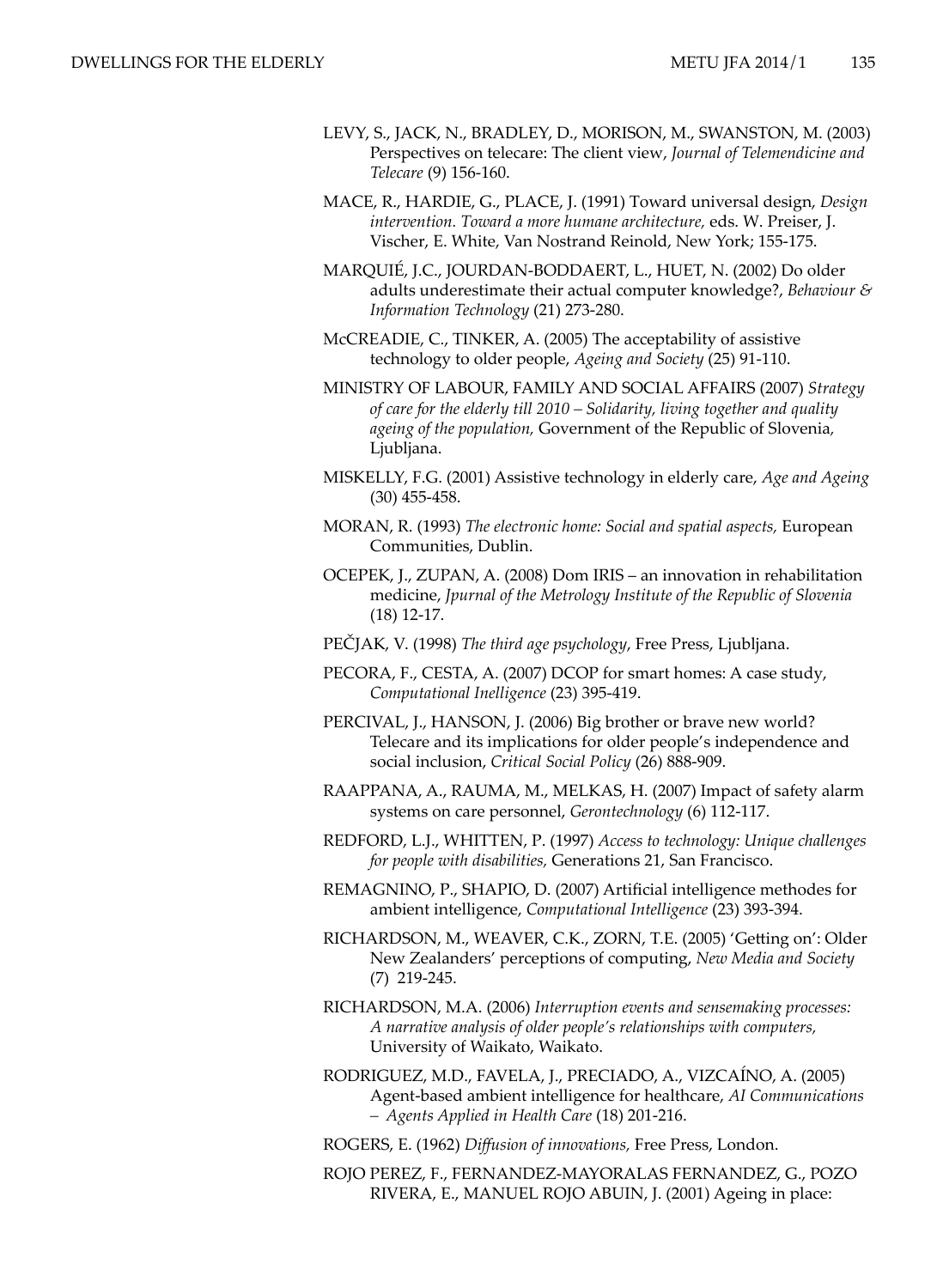Predictors of the residential satisfaction of elderly, *Social Indicators Research* (54) 173-208.

- RUDEL, D. (2007) Information and communication technologies for telecare of a patient at home, *Rehabilitacija* (6) 94-100.
- RUDEL, D., HOJNIK, I., PREMIK. M. (1993) *The strategy for the introduction of telecommunication centers to organize help at home,*  MKS Electronic Systems, Ljubljana.
- RUDEL, D., PREMIK, M. (2000) Telecare for health of old, disabled and permanently ill people at home, *Informatica Medica Slovenica* (6) 111- 114.
- SABIA, J.J. (2008) There's no place like home: A hazard model analysis of aging in place among older homeowners in the PSID, *Research on Aging* (30) 3-35.
- SARANUMMI. N., KORHONEN, I., KIVISAARI, S., AHJOPALO, H. (2006) A framework for developing distributed ICT applications for health, distributed diagnosis and home healthcare*, Conference Proceedings – 1st Transdisciplinary Conference on Distributed Diagnosis and Home Healthcare 2006 – D2H2*, Arlington, 137-143.
- SIXSMITH, A., SIXSMITH, J. (2000) Smart care technologies: meeting whose needs?, *Journal of Telemedicine and Telecare* (6) 190-192.
- SPONSELEE, A., SCHOUTEN, B., BOUWHUIS, D., WILLEMS, C. (2008) Smart home technology for the elderly: Perceptions of multidisciplinary stakeholders, *Communications in Computer and Information Science* (11) 314-326.
- Surrey Telecare. (2013). Local Telecare Services. [http://www.surreytelecare. com] (22.11.2013).
- TETLEY, J., HANSON, E., CLARKE, A. (2001) Older people, telematics and care, *Care services for later life: Transformations and critiques*, eds. T. Warren, L. Warren, M. Nolan, Jessica Kinglsey, London; 243-258.
- United Nations Department of Economic and Social Affairs. (2013). *Population devison, polulation estimates and projections section.* [http:// esa.un.org/unpd/wpp/unpp/panel\_population.htm] (10.06.2013).
- WILESA, J.L., ALLENA, R.E.S., PALMERA, A.J., HAYMANA, K.J., KEELINGB, S., KERSEA, N. (2009) Older people and their social spaces: A study of well-being and attachment to place in Aotearoa New Zealand, *Social Science and Medicine* (68) 664-671.
- WYLDE, M., VALINS, M.S. (1996) The impact of technology, *Futurecare: New directions in planning health and care environments,* eds. M.S. Valins, D. Salter, John Wiley and Sons, Oxford; 5-24.
- ZUPAN, A., CUGELJ, R., HOČEVAR, F. (2007) IRIS Home (Independent residing enabled by intelligent solutions), *Rehabilitacija* (6) 101-104.